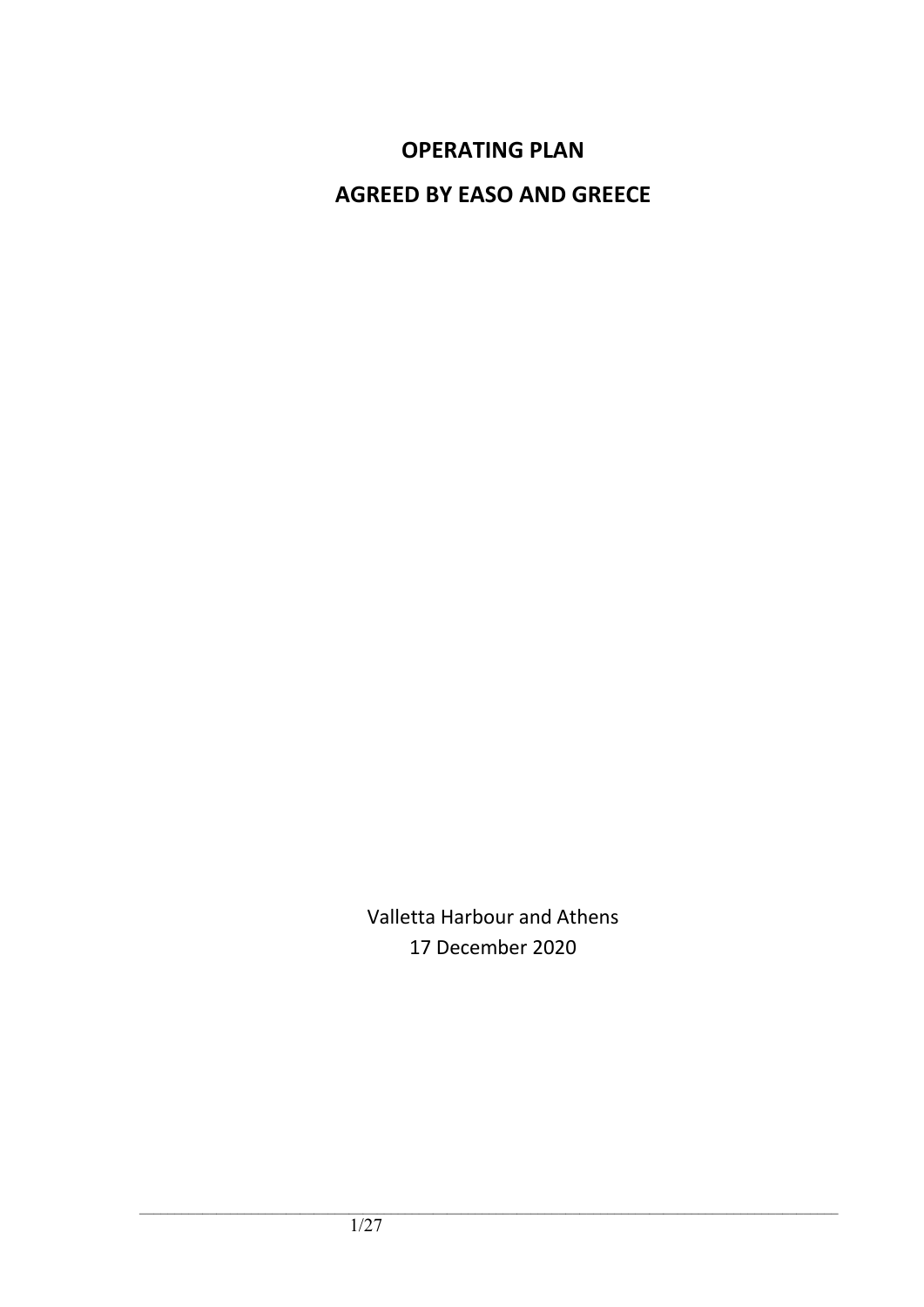#### **The Executive Director of the European Asylum Support Office (hereinafter 'EASO')**

and

#### **The** Alternate **Minister of Migration and Asylum of Ministry of Migration and Asylum of Greece (hereinafter referred to as 'Greece' or 'Host Member State'),**

Having regard to Regulation (EU) No 439/2010 of the European Parliament and of the Council of 19 May 20[1](#page-1-0)0 establishing a European Asylum Support Office<sup>1</sup> (hereinafter referred to as 'EASO Founding Regulation'), and in particular Article 2, Article 8, 10 and 13 to 23 thereof.

Together referred to as 'the Parties'

Whereas:

The Operating Plan was agreed by EASO and Greece on 17 December 2020, for a duration of one year.

Hereby agree on the Operating Plan **(hereinafter 'the Plan') for the provision of scientific, technical and operational assistance to Greece from 01 January until 31 December 2021.**

Any amendments or adaptations of this Plan shall be agreed between the Parties in writing.

EASO shall share a copy of the Plan with the Members of the EASO Management Board for information.

The Plan enters into force on the date after the Plan has been signed by the Parties. Valletta Harbour and Athens

17 December 2020

Executive Director of the European Asylum Support **Office** 

Alternate Minister of Migration and Asylum of Ministry of Migration and Asylum of Greece

Nina Gregori Georgios Koumoutsakos

 $\overline{a}$ 

<span id="page-1-0"></span><sup>1</sup> . OJ L 132, 29.5.2010, p. 11-28.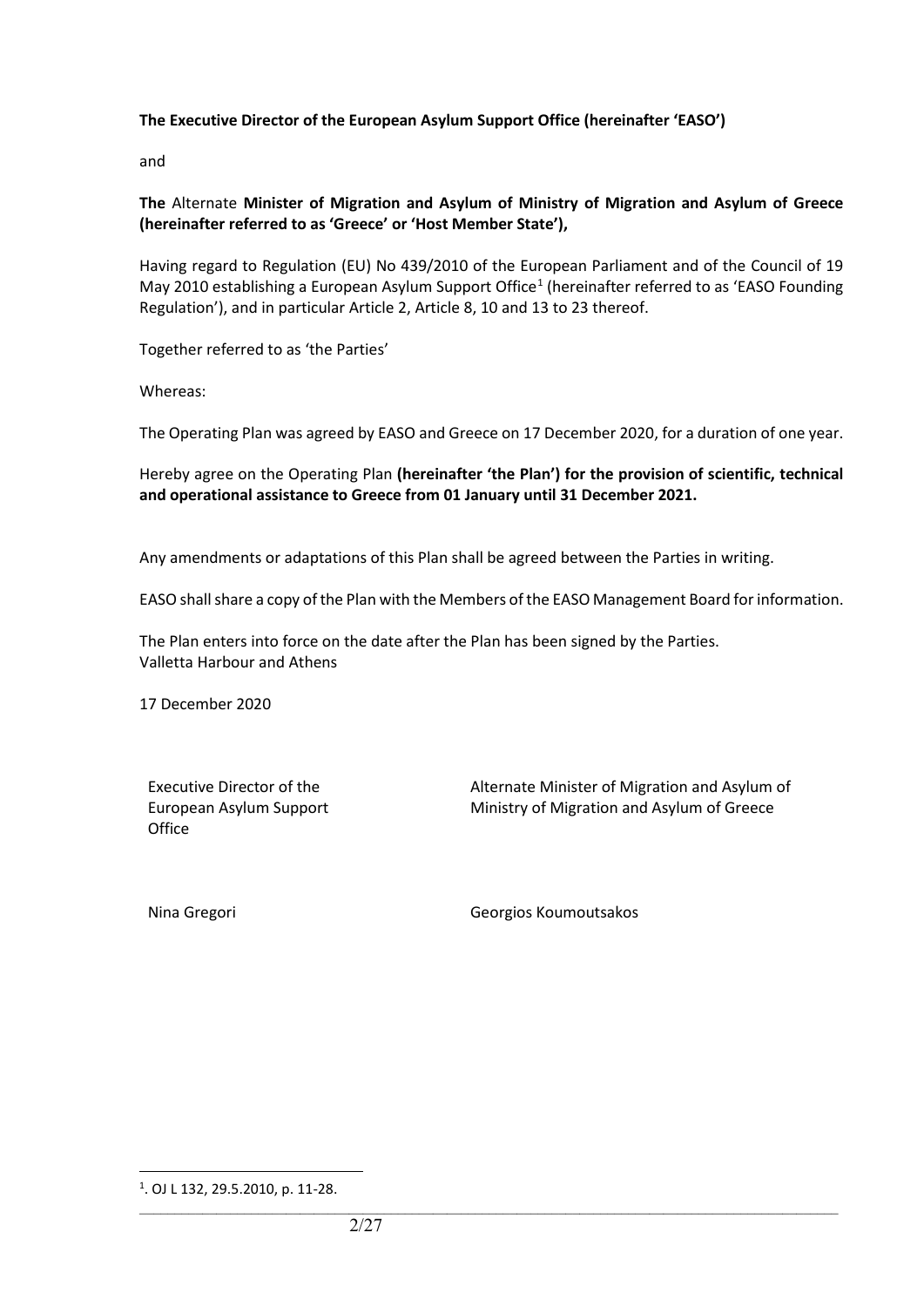# **1 INTRODUCTION**

[introduction paragraph: request for support, needs assessment, relevant dates of negotiation etc.]

Operating Plans address the operational needs of Member States under particular pressure on their asylum and reception systems that requested support from EASO. Such Plans give directions on the delivery of EASO's technical and operational assistance and the deployment of Asylum Support Teams.

This Plan including its amendments, composed of the Main part and Annexes, is formally agreed with the authorities of Greece (hereinafter 'Host Member State').

The Main part and its Annexes are equally important and form the Operational Plan, having the same legal binding character for the participating authorities.

# **2 LEGAL FRAMEWORK**

### **2.1 General legal basis for the Plan as per EASO Founding Regulation**

The EASO Founding Regulation, in particular Article 2 (2) and (3), (4) and (5) thereof, foresees that EASO shall provide effective operational support to Member States subject to particular pressure on their asylum and reception systems, drawing upon all useful resources at its disposal, which may include the coordination of resources provided for by Member States, as well as technical assistance in regard to the policy and legislation of the EU in all areas having a direct or indirect impact on asylum.

The definition of particular pressure on the asylum and reception system is laid down in Article 8 of the EASO Founding Regulation.

EASO may support a Member State by coordinating action to help facilitate an initial analysis of asylum applications under examination by the competent national authorities (Article 10(a)), action designed to ensure that appropriate reception facilities can be made available by the Member States, in particular emergency accommodation, transport and medical assistance (Article 10(b), and other technical and operational assistance through the deployment of asylum support teams (Article 10(c)).

The operating arrangements of the deployment of the asylum support teams are governed by Chapter 3 of the EASO Founding Regulation, and more in particular Articles 13 to 23.

### **2.2 Legal framework applicable to the Plan**

EASO activities performed in the context of the support and technical assistance as identified in the Plan herewith are in principle governed by EU law, complemented, where appropriate, by the national law of the host Member State. This includes, *inter-alia*, the safety and security of persons and assets participating in those EASO activities.

# **2.3 Lawfulness and Respect for Fundamental Rights**

This Plan shall be implemented by the Parties in full compliance with the applicable law, as indicated in Section 2.2 of the Plan, and with full respect to human dignity. This includes, *inter alia*, the Charter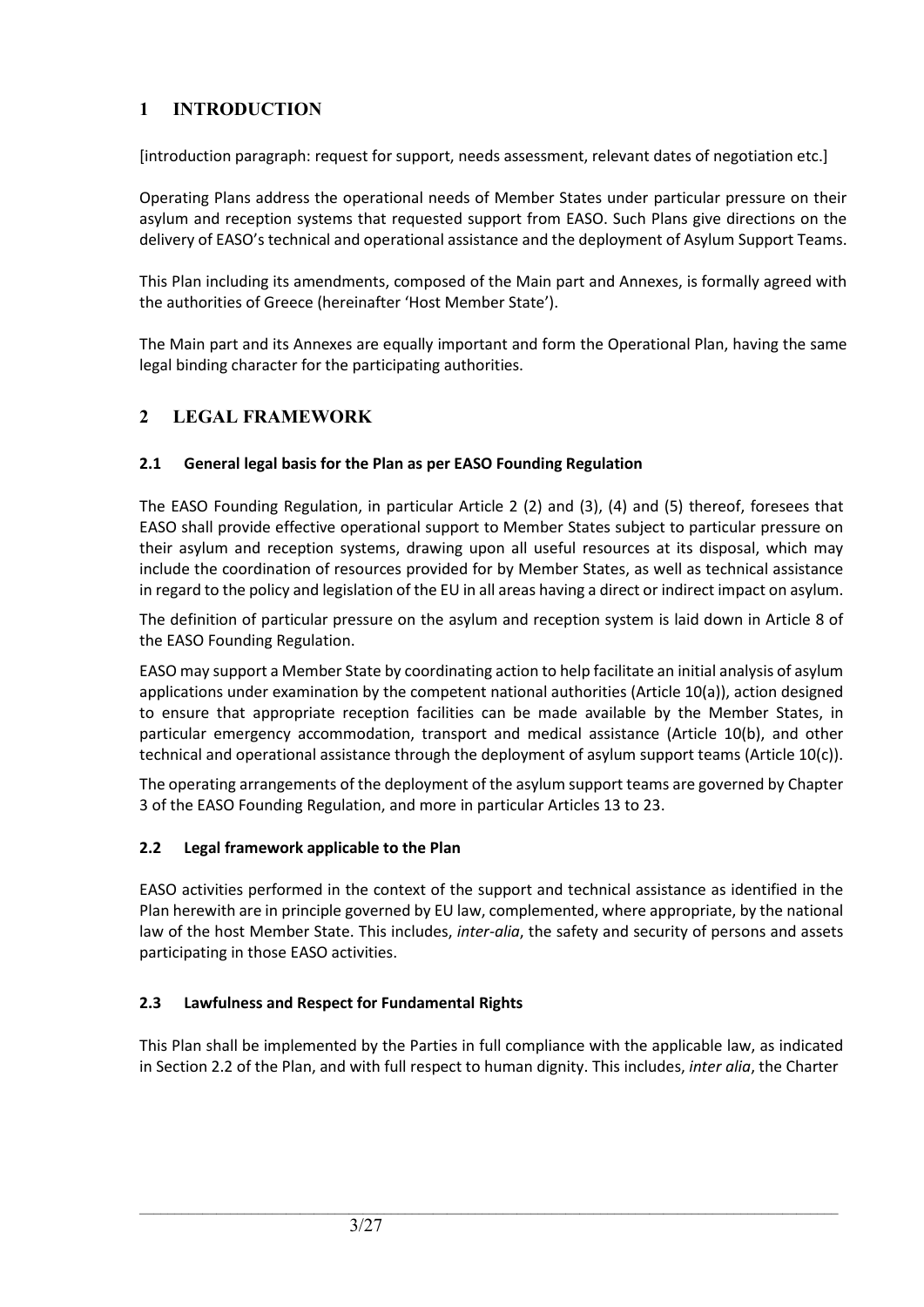of Fundamental Rights of the European Union<sup>[2](#page-3-0)</sup>, as well as the Convention Relating to the Status of Refugees (1951).).

Any person contributing to EASO operational support activities and taking part in the implementation of the Plan shall respect the applicable International law, European Union law and the national law of the Host Member State. They shall maintain the highest standards of integrity and ethical conduct, professionalism, respect and promotion of fundamental rights and international protection.

They are to act responsibly and proportionally to current objectives. Whilst carrying out supporting functions, all personnel must not discriminate persons on grounds of sex, race, religion, ethnic origin, age or sexual orientation. All persons are expected to treat every person with courtesy, respect and due consideration for the nature of any legitimate activity in which they are engaged. To perform their duties properly, they shall serve the public interest and refrain from any activities which could undermine or compromise their independence and the appropriate performance of their duties.

During the implementation of this Plan, all personnel must apply a zero-tolerance attitude in respect to the infringement of fundamental human rights.

This obligation is particularly important when dealing with persons who are in need of international protection. To that end, participants in EASO operational support under the Plan shall comply and act in accordance with the 'EASO Code of Conduct for persons participating in EASO operational support activities'. [3](#page-3-1)

A declaration on the compliance with the EASO Code of Conduct constitutes Annex I to the Plan.

EASO may temporarily suspend the implementation of the Plan in cases of severe violations of the applicable law, especially the Fundamental Rights.

#### **2.4 Confidentiality, Public Access to Documents and Data Protection**

Without prejudice to the public right of access to documents, as laid down in Regulation (EC)  $1049/2001<sup>4</sup>$  $1049/2001<sup>4</sup>$  $1049/2001<sup>4</sup>$  and the EASO implementing rules on access to documents<sup>[5](#page-3-3)</sup>, all versions of the Plan shall be made available to the competent authorities in each EU Member State, as well as the associate countries, Iceland, Liechtenstein, Norway and Switzerland.

The Main part of the Plan shall be made publicly available once it has been signed by EASO and the Host Member State.

EASO and the Host Member State shall consult each other on any requests for public access to documents relating to this Plan (for instance concerning its evaluation) and treat such requests in accordance with Regulation (EC) 1049/2001 or the respective national law, whichever is applicable.

Personal data will be processed in accordance with Regulation (EC) 2018/1725 of the European Parliament and of the Council of 23 October 2018 on the protection of natural persons with regard to the processing of personal data by the Union institutions, bodies, offices and agencies and on the free movement of such data. The current plan also takes into account the General Data Protection Regulation as updated in May 2018 $<sup>6</sup>$  $<sup>6</sup>$  $<sup>6</sup>$  with a Corrigendum to the 2016/679 Regulation on the protection</sup> of natural persons with regard to the processing of personal data and on the free movement of such data, and repealing Directive 95/46/EC (Data Protection Directive), which is applicable to stakeholders at national level.

<span id="page-3-0"></span> $2000/C$  364/01

<span id="page-3-1"></span><sup>&</sup>lt;sup>3</sup> https://www.easo.europa.eu/sites/default/files/public/EASO\_CODE\_OF\_CONDUCT.pdf

<span id="page-3-2"></span><sup>4</sup> Regulation (EC) 1049/2001 of the European Parliament and of the Council of 30 May 2001, regarding public access to European Parliament, Council and Commission documents

<span id="page-3-3"></span><sup>5</sup> Decision No. 6 of the Management Board of EASO of 20 September 2011 laying down practical arrangements regarding public access to the documents of EASO

<span id="page-3-4"></span><sup>6</sup> Corrigendum, OJ L 127, 23.5.2018, p. 2 ((EU) 2016/679)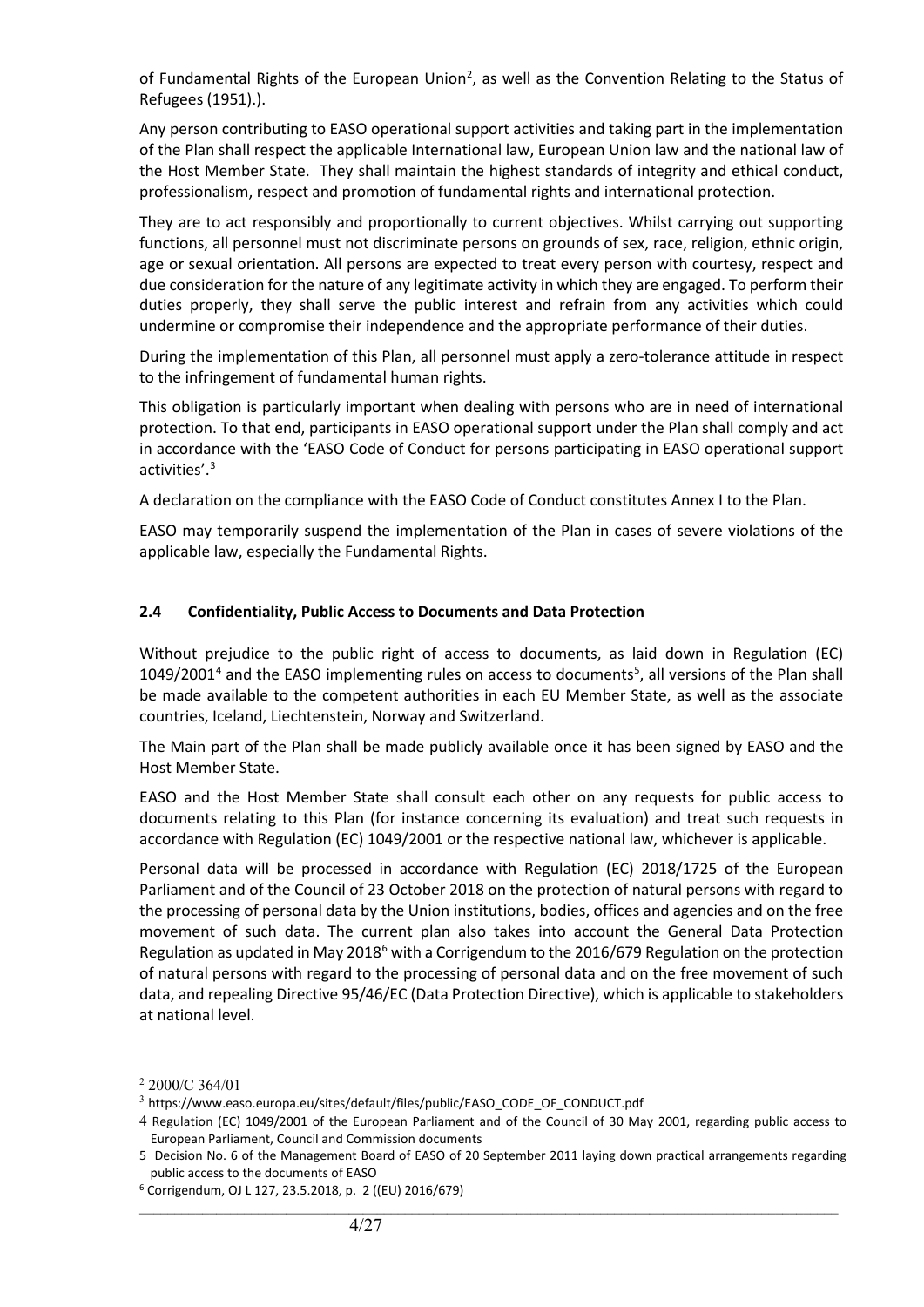Whenever personal data is processed by the EASO within the activities agreed in the Plan, EASO will act as data processor on behalf of the competent authorities of the Host Member State, following the applicable EU and national laws and regulations, as well as the instructions received from the Host Member State as the data controller.

In order to perform their tasks in accordance with thethe Plan, participants to activities under thethe Plan are only allowed to access the data bases mentioned below, under points 55Section 55.6 Conditions of Deployment and 5.7 Organisational and Operational Pre-Conditions.

EASO implements the necessary technical and organisational measures to ensure the security and confidentiality of the personal data it processes taking into account possible additional instructions received from the Host Member State. This is to prevent any unauthorised disclosure of or access to this information.

The Host Member State agrees that any personal data obtained in the course of the implementation of the Plan and by any member of the Asylum Support Team working on behalf of the Host Member State authorities can be processed in the EASO IT systems, including cloud-based systems, exclusively under the instructions of the Host Member State and until an alternative system exists that can substitute the processing system used by EASO.

The Host Member State also agrees to indicate a contact point in view of its role as a data controller for any data processed by members of the Asylum Support Team on behalf of the Host Member State..

# **3 OPERATIONAL SITUATION AND NEEDS ASSESSMENT**

Being the main receiving country of migrants attempting to reach Europe through the Eastern Mediterranean route, Greece has been faced with an extremely volatile migratory situation over the last years. The unprecedented influx of migrants from Turkey to Greece in **2015** (**861,630** persons, almost exclusively concerning sea arrivals), which continued at the same pace during the first months of 2016, led to the introduction of the EU-Turkey Statement which entered into force 20 March 2016. While the implementation of this agreement (alongside with other measures aimed at preventing illegal border-crossing along the Western Balkan route) had an immediate effect in reducing the scale of crossings, a sustained flow of new arrivals in Greece continued the following years (**36,310** in **2017** and **50,508** in **2018**). During **2019**, close to **75,000** third country nationals entered irregularly into the Greek territory, a total **increase of 48 %** compared to the preceding year. This sharp rise comes mainly as a result of the heightened flows towards the Greek Eastern Aegean islands during the second half of 2019. It is also important to note that from 2018 onwards, irregular land crossings from Turkey to Greece have significantly increased (18,014 in 2018 and 14,887 in 2019) compared to previous years (6,592 in 2017), indicating that migrants are exploring alternative pathways to Greece, not covered by the implemented EU-Turkey agreement<sup>[7](#page-4-0)</sup>.

As a result of the COVID-19 outbreak and the associated lockdown and movement restriction measures which had a major impact on migrants' attempts to reach the Turkish shores and cross to the Greek islands, migratory flows have remained in very low levels since March 2020 despite a modest rise during the summer months. Overall, in the **first ten months of 2020**, **14,055** persons have arrived in Greece with 9,247 disembarking on the Greek islands and 4,808 crossing the TR-EL land borders in Evros area. Similar to previous years, flows concerned mainly persons from countries in the Middle-East and Asia (mainly **Afghanistan** and **Syria,** but also Iraq, Palestine and Iran to a smaller extent) as well as migrants from Central Africa (primarily the **Democratic Republic of Congo**). The main entry points to Greece

<span id="page-4-0"></span><sup>&</sup>lt;sup>7</sup> [UNHCR Operational Portal: Refugee Situation Greece,](https://data2.unhcr.org/en/situations/mediterranean/location/5179) accessed on 05 November 2020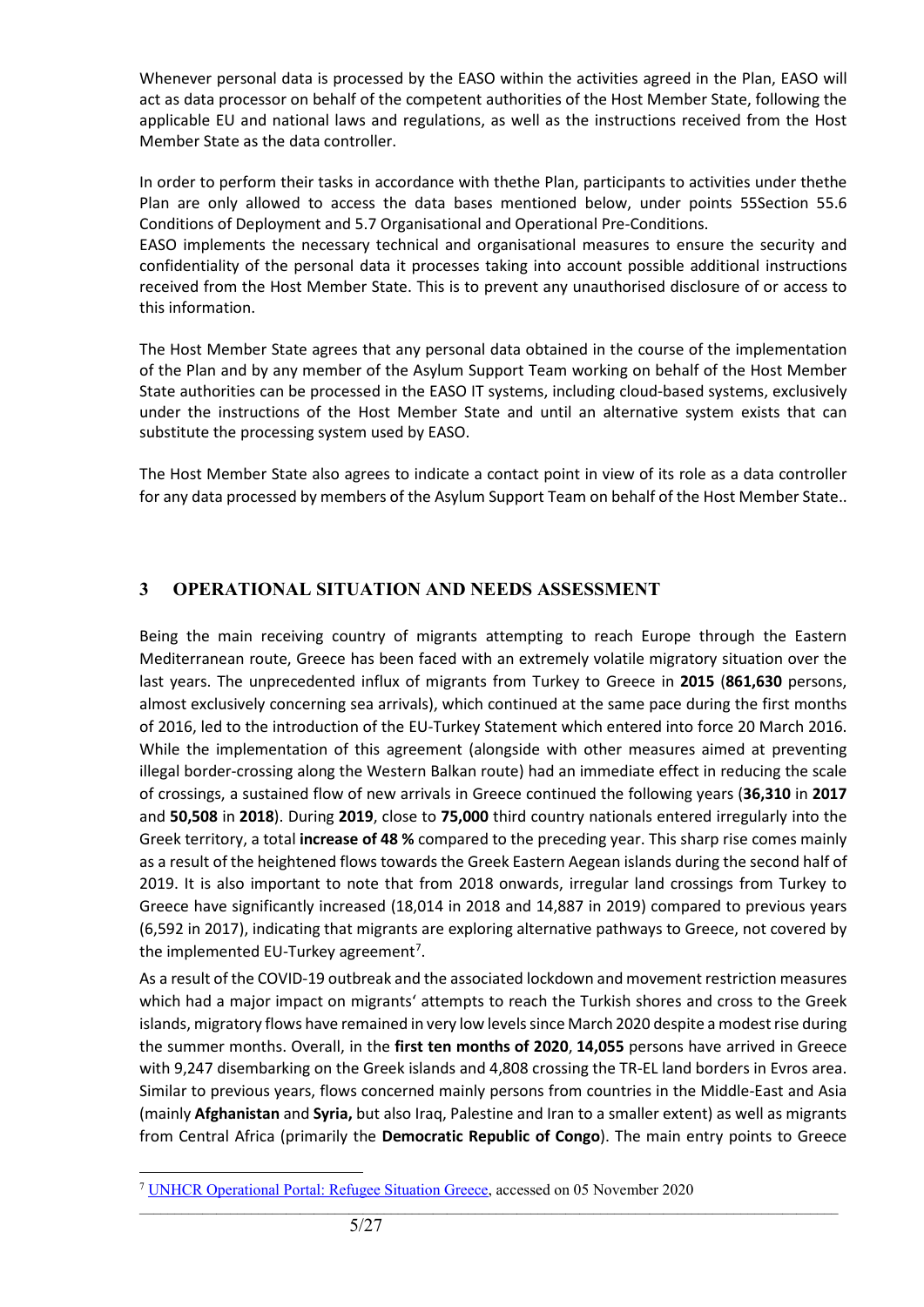through sea so far in 2020 were the islands of Lesvos and Samos, while significant numbers of disembarkations were also reported in smaller southern Dodecanese islands.

Contrary to the fluctuating trends on arrivals, the volume of asylum applications has been constantly rising over the past years, mainly reflecting the gradual enhancement of the registration capacity of the national asylum authority. From a total of **13,187** lodged applications in 2015, Greek Asylum Service registered almost 3 times more applications for international protection in the following year (**51,053** in 2016) with the annual total of applications **further increasing** and reaching consecutive record-high levels in 2017 (**58,637**) and in 2018 (**66,962**). In 2019, a total of **77,285** asylum applications were registered, a further **15 % rise** compared to 2018. Specifically, in the last quarter of the year, the number of asylum applications reached record high monthly levels. In absolute terms, Greece ranked fourth among all EU+ countries behind Germany, France and Spain. When considering **applications per capita**, Greece was in **second** position, after Cyprus and before Malta. From **January to July 2020**, some **30,000** asylum applications were lodged in Greece, 17 % fewer compared to the same period last year. The majority of these (18,255) were lodged in the first two months of 2020, while from March onwards figures dropped substantially due to the one-month suspension of new asylum applications for migrants arriving on the Greek territory after 1 March and the subsequent suspension of applications up to 15 May in order to control the spread of COVID-19. Applications rose from mid-June onwards, albeit at lower levels, as the Greek Authorities started clearing the registration backlog of the previous months. In parallel with the rise in the overall volume of applications in the previous years, the number of unaccompanied minors has been also greatly increased, from **483** in **2015** to **3,330** UAM applications in **2019[8](#page-5-1)** . At the end of September 2020, a total of **4,417** unaccompanied minors and separated children reside in Greece, all of them located in the mainland<sup>[9](#page-5-2)</sup>.

<span id="page-5-0"></span>The workload of the **Greek Dublin Unit** remained at high levels in 2019. The total number of outgoing Dublin requests marginally increased (**5,309** from **5,094** in 2018, a 4 % rise), most of which relating to family reunification or humanitarian reasons (take charge requests). In parallel, a second consecutive substantial annual increase took place in incoming requests (from **2,134** in 2017 to **9,218** in 2018 and to **13,306** in **2019**) with most of the cases concerning migrants having applied for asylum or having entered irregularly in Greece and then sought international protection in another Member State<sup>8</sup>. During the current year, on top of its regular caseload, the Greek Dublin Unit also facilitates the voluntary scheme of relocation of UAMs as well as other children with severe medical conditions and their families from Greece to several participating countries through the application of article 17(2) of the Dublin Regulation.

As regards the second instance determination procedure, **15,357** applicants appealed against firstinstance decisions in 2019, a total on a par with the overall number of appeals lodged in 2018 (**15,295**). The volume of asylum applications channelled to the **Appeals Authority** had been showing a gradual year by year increase since 2015 when applicants had appealed against 3,712 first-instance decisions<sup>8</sup>.

The constantly increasing pressure on all stages of the asylum procedure in Greece over the past years, had been reflected in the backlog of the competent authorities, especially since the end of the relocation scheme in 2017. At the end of **2019**, **105,460** applications had been pending at all instances, a 38 % increase compared to the backlog at the end of **2018** (**76,340** pending cases). However, the situation after the first months of 2020 started getting reversed. At the end of July 2020, **83,330** applications at all instances were pending decision<sup>10</sup>, some 30,000 fewer compared to a few months before. Apart from the reduced inflows of applications after February due to the COVID-19 outbreak, this sharp drop of the backlog in Greece came as a result of extremely high levels of first-instance outputs in March and April. These substantial productivity gains can be attributed to the major legislative changes in asylum law introduced in the beginning of the year as well as in several procedural

<span id="page-5-1"></span> <sup>8</sup> Asylum Service Statistical data, as published at [official website,](https://migration.gov.gr/statistika/) accessed on 05 November 2020

<span id="page-5-3"></span><span id="page-5-2"></span><sup>9</sup> Ministry of Migration and Asylum, Monthly briefing, September 2020, as published in th[e official website](https://www.scribd.com/document/479859865/%CE%95%CE%BD%CE%B7%CE%BC%CE%B5%CF%81%CF%89%CF%84%CE%B9%CE%BA%CF%8C-%CE%A3%CE%B7%CE%BC%CE%B5%CE%AF%CF%89%CE%BC%CE%B1-%CE%A3%CE%B5%CF%80%CF%84%CE%AD%CE%BC%CE%B2%CF%81%CE%B9%CE%BF%CF%82-2020)  $10$  Eurostat data – Pending applications at all instances.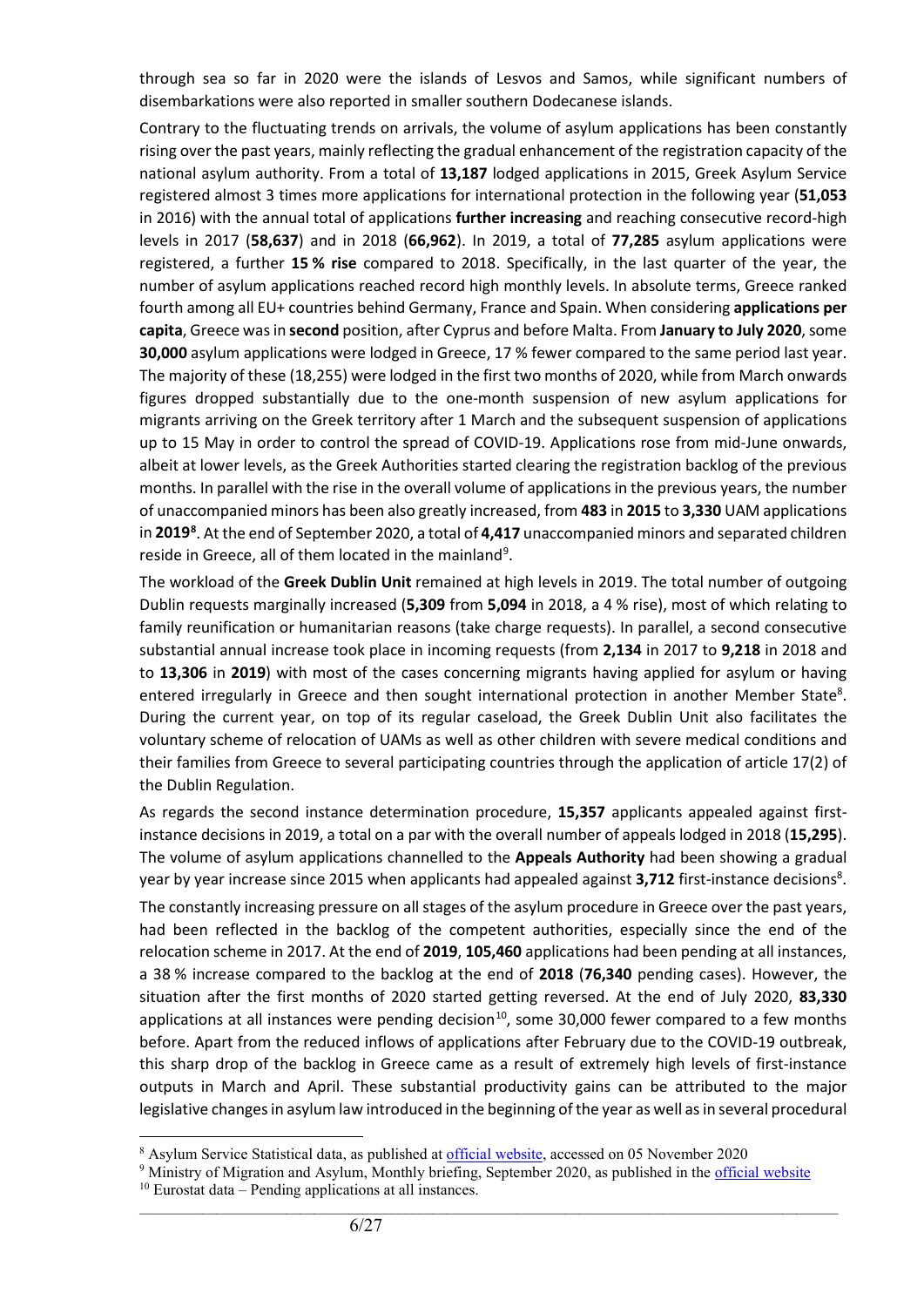and workflow optimisations in asylum procedures and the suspension of registration and interviews during the first lock-down of 2020, which allowed the authorities to focus on issuing decisions.

The high flows of arrivals through sea and the land borders over the past years had a knock-on effect on asylum applications and appeals thereby exerting a **significant pressure on the Reception and Asylum systems in Greece**. The reception system accommodates a substantial number of applicants already present in Greece since previous years and whose cases are still pending at different stages of the asylum procedure. At the end of September 2020, **74,900** asylum applicants were residing in all official reception facilities in Greece, some 18,000 fewer than in the beginning of the year**Error! Bookmark not defined.**. Specifically, for the Greek Eastern Aegean islands, **21,564** persons were residing in the reception facilities, almost half of the respective occupancy at the end of 2019, but still above the official prescribed capacity (**17,361**), which had been increased after August's events in Lesvos and the settingup of new facilities in Mavrovouni camp. **Lesvos** was hosting the largest population with almost 10,422 migrants officially reported, while close to 4,700 third country nationals were recorded in **Samos**, more than four times the reception capacity of the island.<sup>11</sup>. On the mainland, the accommodation scheme is comprised of camps, apartments, hotels and buildings. It is run under the auspices of the Ministry of Migration Policy with substantial involvement of IOM, UNHCR and other CSOs.

# **4 IMPLEMENTATION**

### **4.1 Implementation Period**

The implementation period of this Plan is from 1 January 2021 until 31 December 2021.

### **4.2 Non-substantial changes during implementation**

The Plan aims to provide effective and flexible support to the identified needs of the Host Member State. Therefore, the foreseen activities are implemented in consideration of the changing circumstances which may occur in the asylum and reception systems in the Member States or on the ground, as well as in the context of the availability of financial resources and experts.

The implementation of measures and tasks foreseen in the Plan may be subject to non-substantial changes that may be accommodated within the objectives of a measure, so long as they do not affect the overall budget, do not require an amendment to or adaptation of the Plan, and that the Host Member State is timely informed in writing.

### **4.3 Amendments to the Plan**

Any changes that prove to require an amendment to or adaptation of the Plan, shall gain written agreement of both the Executive Director of EASO and the Alternative Minister of Migration and Asylum of Greece in line with Article 18(2) of the EASO Founding Regulation.

<span id="page-6-0"></span> $\_$  , and the set of the set of the set of the set of the set of the set of the set of the set of the set of the set of the set of the set of the set of the set of the set of the set of the set of the set of the set of th <sup>11</sup> Data published by the Greek national coordination centre for Border control, immigration and Asylum (N.C.C.B.C.I.A.)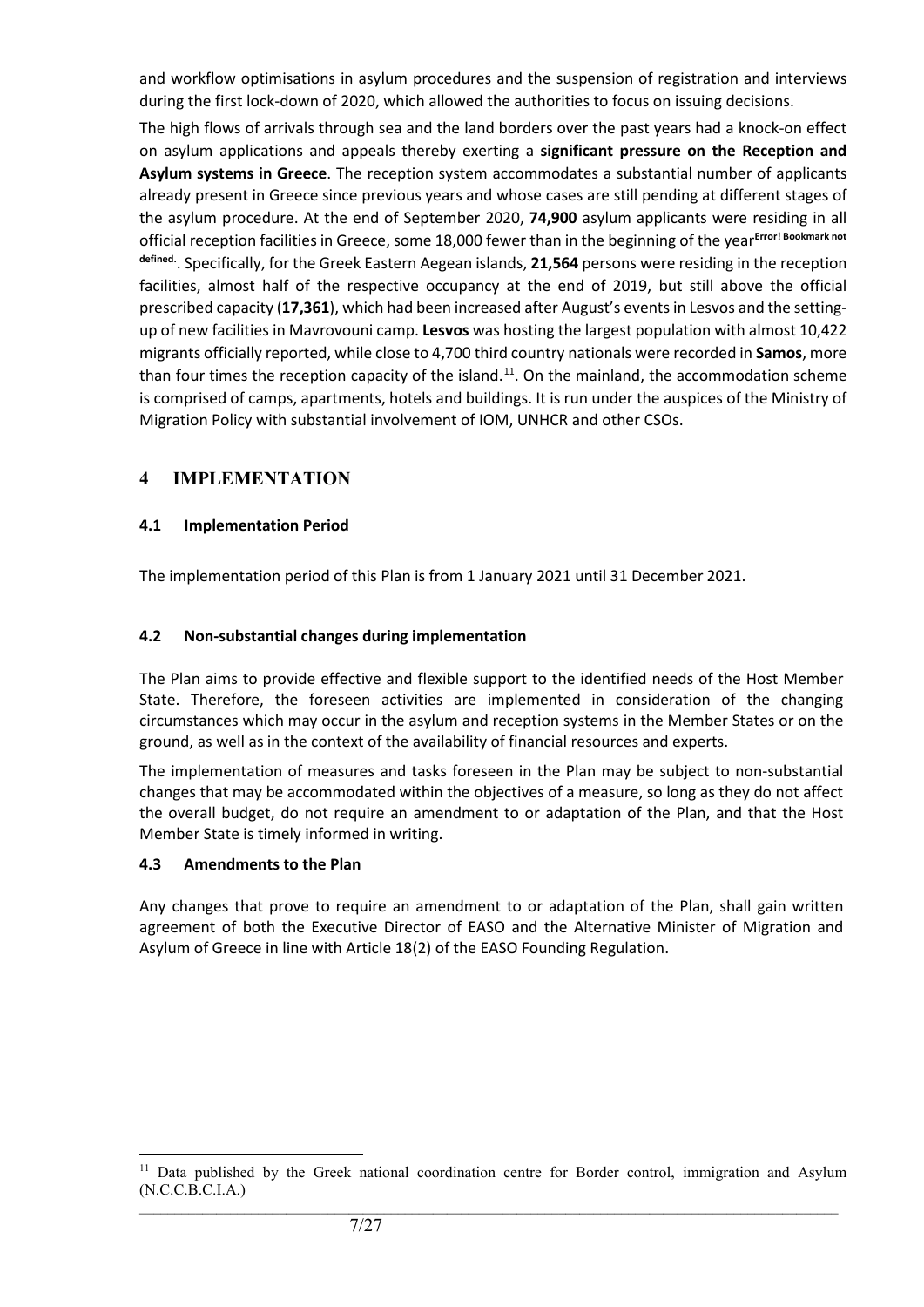# **5 COORDINATION STRUCTURE**

This chapter of the Plan describes the various conditions for and aspects of support to the authorities of the Host Member State in the field of international protection and reception.

EASO will provide technical support to experts participating in this Plan with the aim of ensuring that all deliverables make good use of the expertise and information already available to EASO. All rights in any writings or other work produced by Asylum Support Teams shall be the property of EASO and/or the European Union, where such writings or work relate to activities undertaken in the context of this Plan. EASO and/or the Union acquires irrevocably ownership of the results and of all intellectual property rights, such as copyright and any other intellectual or industrial property rights, on the materials produced specifically for EASO under the Plan and incorporated in such works, without prejudice, however, to the specific rules concerning pre-existing rights on pre-existing materials or other detailed rules contained in Framework Contracts concluded by EASO for purposes related to the implementation of this Plan. Selected deliverables developed under this Plan may be published.

#### **5.1 Main National Partners**

| Organisation                                                           | <b>Responsibilities</b>                                                                                                                                                                                                                                                                                                                                                                                                                                                                                                                   |
|------------------------------------------------------------------------|-------------------------------------------------------------------------------------------------------------------------------------------------------------------------------------------------------------------------------------------------------------------------------------------------------------------------------------------------------------------------------------------------------------------------------------------------------------------------------------------------------------------------------------------|
| Ministry of Migration and<br>Asylum (MoMA)                             | The Ministry is responsible for general coordination, establishment,<br>supervision of relevant authorities<br>management and<br>and<br>policymaking. Presidential Decree 4, Gov. Gazette A' 4/15.01.2020<br>regulates the establishment of the Ministry on Migration and<br>Asylum. Within the Ministry, the following Secretariats are<br>established:                                                                                                                                                                                  |
|                                                                        | • General Secretariat for Migration Policy<br><b>General Secretariat for the Reception of Asylum Seekers</b><br><b>- Special Secretariat for the Protection of Unaccompanied Minors</b><br>· Special Secretariat for the Coordination of Stakeholders                                                                                                                                                                                                                                                                                     |
| Ministry of Labour and<br><b>Social Affairs, (MoLSA)</b>               | The Ministry is responsible for the definition of labour and welfare<br>policies of the Greek Government. Law 4554/2018 on Guardianship<br>of Unaccompanied Minors defines the responsibilities of the<br>Ministry related to unaccompanied and separated minors. Law<br>4538/2018 on Foster Care and Adoption prescribes the outline for<br>the National Foster Care System from which unaccompanied and<br>separated children will be benefited as well.                                                                                |
| General<br><b>Secretariat</b><br>for<br><b>Migration Policy (GSMP)</b> | As established under Presidential Decree 18, Official Gaz.<br>A'34/19.02.2020 on Renaming and Establishment of General and<br>Special Secretariats at the Ministry of Migration.                                                                                                                                                                                                                                                                                                                                                          |
| <b>Asylum Service (AS)</b>                                             | The Asylum Service is an independent body under the General<br>Secretary for Migration Policy established under Law 3907/2011.<br>According to Law 4375/2016, the Asylum Service is the competent<br>authority for the implementation of asylum Law and other forms of<br>international protection of third country nationals and stateless<br>people. The Asylum Service comprises the Central Asylum Service<br>and the Regional Asylum Services, which include the Regional<br>Asylum Offices (RAOs) and the Independent Asylum Units. |
| <b>Appeals Authority (AA)</b>                                          | The Appeals Authority is an independent body under General<br>Secretary for Migration Policy. It examines at second instance<br>administrative (quasi-judicial) appeals lodged against decisions                                                                                                                                                                                                                                                                                                                                          |

 $\_$  , and the set of the set of the set of the set of the set of the set of the set of the set of the set of the set of the set of the set of the set of the set of the set of the set of the set of the set of the set of th

The Host Member State's main partners involved in the Plan are the following.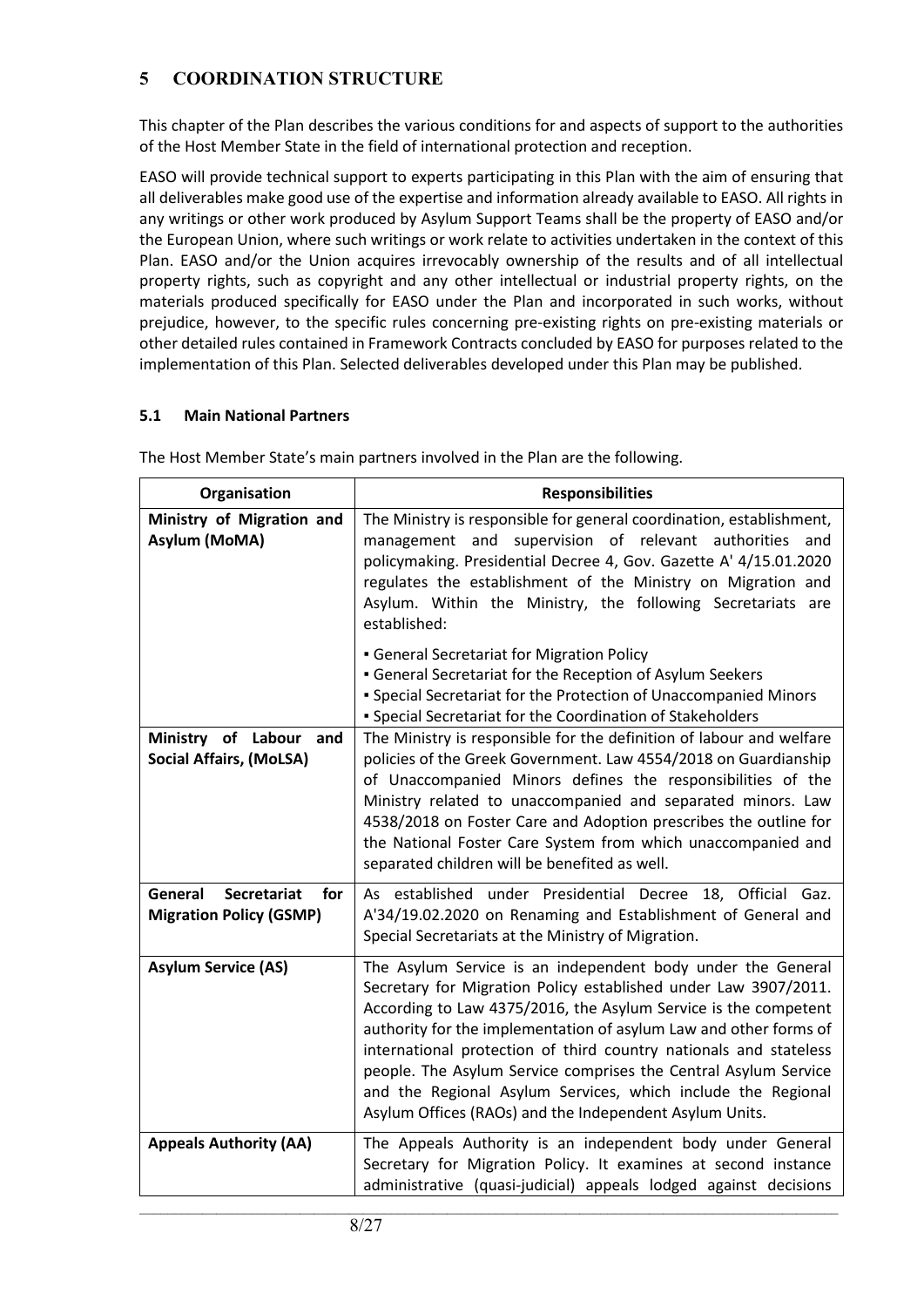| Organisation                                                                                            | <b>Responsibilities</b>                                                                                                                                                                                                                                                                                                                                                                                                                                                                                                                                                                                                                                                                                                                                                                                                                                                                                                                                                                                                                                                                                                                                                                                                                                                                                                                  |
|---------------------------------------------------------------------------------------------------------|------------------------------------------------------------------------------------------------------------------------------------------------------------------------------------------------------------------------------------------------------------------------------------------------------------------------------------------------------------------------------------------------------------------------------------------------------------------------------------------------------------------------------------------------------------------------------------------------------------------------------------------------------------------------------------------------------------------------------------------------------------------------------------------------------------------------------------------------------------------------------------------------------------------------------------------------------------------------------------------------------------------------------------------------------------------------------------------------------------------------------------------------------------------------------------------------------------------------------------------------------------------------------------------------------------------------------------------|
|                                                                                                         | issued by the Asylum Service (first instance). It is composed of<br>Appeals Committees.                                                                                                                                                                                                                                                                                                                                                                                                                                                                                                                                                                                                                                                                                                                                                                                                                                                                                                                                                                                                                                                                                                                                                                                                                                                  |
| <b>General Secretariat for the</b><br><b>Reception</b><br>of<br><b>Asylum</b><br><b>Seekers (GSRAS)</b> | As established under Presidential Decree<br>18, Official<br>Gaz.<br>A'34/19.02.2020 on Renaming and Establishment of General and<br>Special Secretariats at the Ministry of Migration                                                                                                                                                                                                                                                                                                                                                                                                                                                                                                                                                                                                                                                                                                                                                                                                                                                                                                                                                                                                                                                                                                                                                    |
| <b>Reception &amp; Identification</b><br>Service (RIS)                                                  | The Reception and Identification Service is an independent body<br>under the General Secretariat for the Reception of Asylum Seekers.<br>Its mission is to manage third country nationals who cross the<br>Hellenic borders without legal documents and/or procedures, in an<br>effective manner and under conditions that respect their dignity, by<br>placing them in first reception procedures. It is constituted by the<br>Central Service and the Reception and Identification Regional<br>Services. The Central Service is registered in Athens, has the<br>responsibility of programming, planning and coordinating the<br>activities that are taking place in the Regional Services, ensuring the<br>unrestricted exercise of their function. The Central Service is<br>responsible for ensuring the necessary conditions in order to<br>implement the project of the Regional Services. Apart from<br>planning, the Central Service is responsible to supervise/oversee the<br>implementation of actions that are in line with the National<br>Legislation (National Strategy) as well as with the international<br>commitments of the country. The Central Service cooperates with<br>European and International Organizations, while participating in<br>actions and programmes financed by the E.U. and other institutions. |
| Special Secretariat for the<br>Protection<br>οf<br><b>Minors</b><br>Unaccompanied<br>(SSPUAM)           | As established under Presidential Decree 18, Official Gaz.<br>A'34/19.02.2020 on Renaming and Establishment of General and<br>Special Secretariats at the Ministry of Migration. The SSPUAM is<br>responsible for the protection of unaccompanied minors and<br>separated minors.                                                                                                                                                                                                                                                                                                                                                                                                                                                                                                                                                                                                                                                                                                                                                                                                                                                                                                                                                                                                                                                        |
| for<br>the<br><b>Directorate</b><br>Asylum<br><b>Protection</b><br>οf<br><b>Seekers (DPAS)</b>          | The Directorate for the Protection of Asylum Seekers belongs to the<br>General Secretariat for Migration Policy and is responsible for<br>provision of material reception conditions to asylum seekers,<br>according to the stipulations of the relevant EU legislation. It is<br>mainly responsible for ESTIA accommodation program, which was<br>recently handed over from UNHCR to MoMA. Additionally, DPAS is<br>charged with monitoring and planning of the transition of ESTIA cash<br>assistance program. The implementation of cash assistance will be<br>handed over to DPAS during the second semester of 2021.                                                                                                                                                                                                                                                                                                                                                                                                                                                                                                                                                                                                                                                                                                                |
| <b>National Centre for Social</b><br><b>Solidarity (EKKA)</b>                                           | The National Centre for Social Solidarity (EKKA) is a supervised<br>organization of the Ministry of Labour and Social Affairs, which<br>coordinates the network that provides social support services, care<br>and solidarity to populations experiencing crises or are in need of<br>emergency social aid (par.2, article 6, Law 3106/2003). Under Law<br>4554/2018, EKKA is responsible for the recruitment and<br>management of professional guardians, additionally according to<br>Law 4756/2020 EKKA is responsible for the representation of<br>unaccompanied minors. Furthermore, EKKA is responsible (Law<br>4538/2018) to supervise the on-line matchmaking system that                                                                                                                                                                                                                                                                                                                                                                                                                                                                                                                                                                                                                                                        |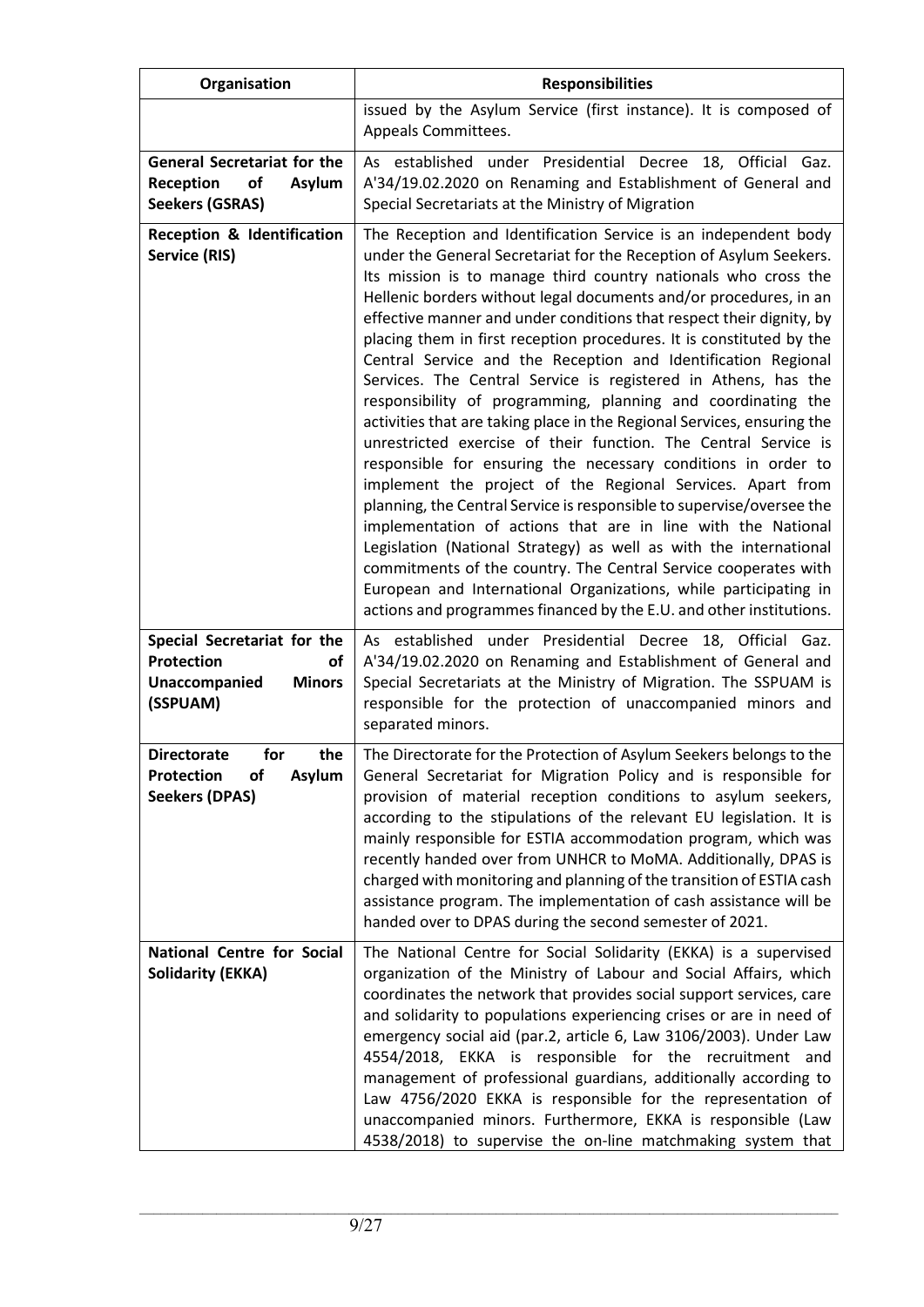| Organisation | <b>Responsibilities</b>                                                                                            |
|--------------|--------------------------------------------------------------------------------------------------------------------|
|              | supports foster care and adoption procedures remain impartial and<br>ensure the accountability of relevant actors. |

#### **5.2 Composition of Asylum Support Teams – categories of resources**

The Asylum Support Teams may consist of the following categories of resources, being members of the Asylum Support Teams:

(a) Member States experts, i.e. experts made available through contributions to the Asylum Intervention Pool by EU Member States via national expert pools on the basis of defined profiles, in accordance with Article 15 of the EASO Founding Regulation;

(b) Associate Countries experts, i.e. experts considered to be Member States experts, made available through contributions to the Asylum Intervention Pool by associate countries referred to in Article 49 of the EASO Founding Regulation, with which the European Union has an arrangement in place on the modalities of its participation in EASO's work. Currently such arrangements have been concluded with the Kingdom of Norway, the Principality of Liechtenstein, the Swiss Confederation, and the Republic of Iceland;

(c) Individual experts, i.e. experts considered to be Member States experts, made available through contributions to the Asylum Intervention Pool by EU Member States via national expert pools on the basis of defined profiles, in accordance with Article 15 of the EASO Founding Regulation, but whereby the Member State does not have an employment relationship with the individual expert;

(d) EASO staff members, i.e. statutory staff employed by the Agency (temporary and contract staff) subject to the Staff Regulations of Officials and the Conditions of Employment of Other Servants of the European Union<sup>12</sup>.

(e) Seconded National Experts (SNEs), i.e. experts employed by a national, regional or local public administration of an EU Member State or an associate country or by a public inter-governmental organisation and seconded to the Agency<sup>[13](#page-9-1)</sup> for the provision of support to its operational activities;

(f) Experts on contract, i.e. individuals providing services in relation to the Plan upon conclusion of a public contract between the Agency and the legal entity with which these individuals have an employment and/or contractual relationship, including temporary agency workers.

The implementation of the Plan shall be based on the common understanding that the provision of resources, other than EASO (statutory) staff, to be deployed for the purposes described above can under no circumstances lead *per se* to the establishment of an employment relationship between EASO and the members of the Asylum Support Teams, nor, in the case of embedded experts on contract, between these experts and the national authorities to which they may be assigned as per the embedded model described below. Throughout the duration of the deployment of the Asylum Support Teams in the activities undertaken in the context of the present Plan, the employer of the Asylum Support Teams members is and remains their employer.

#### **5.3 The embedded model**

 $\overline{a}$ 12. As laid down by Council Regulation (EEC, Euratom, ECSC) No 259/68, OJ L 56, 4.3.1968, p.1.

<span id="page-9-1"></span><span id="page-9-0"></span> $\_$  , and the set of the set of the set of the set of the set of the set of the set of the set of the set of the set of the set of the set of the set of the set of the set of the set of the set of the set of the set of th <sup>13</sup>. By virtue of Decision No 01 of the Management Board of EASO of 25 November 2010 laying down rules on the secondment of national experts (SNE) to the European Asylum Support Office (ref. number: EASO/MB/2010/03).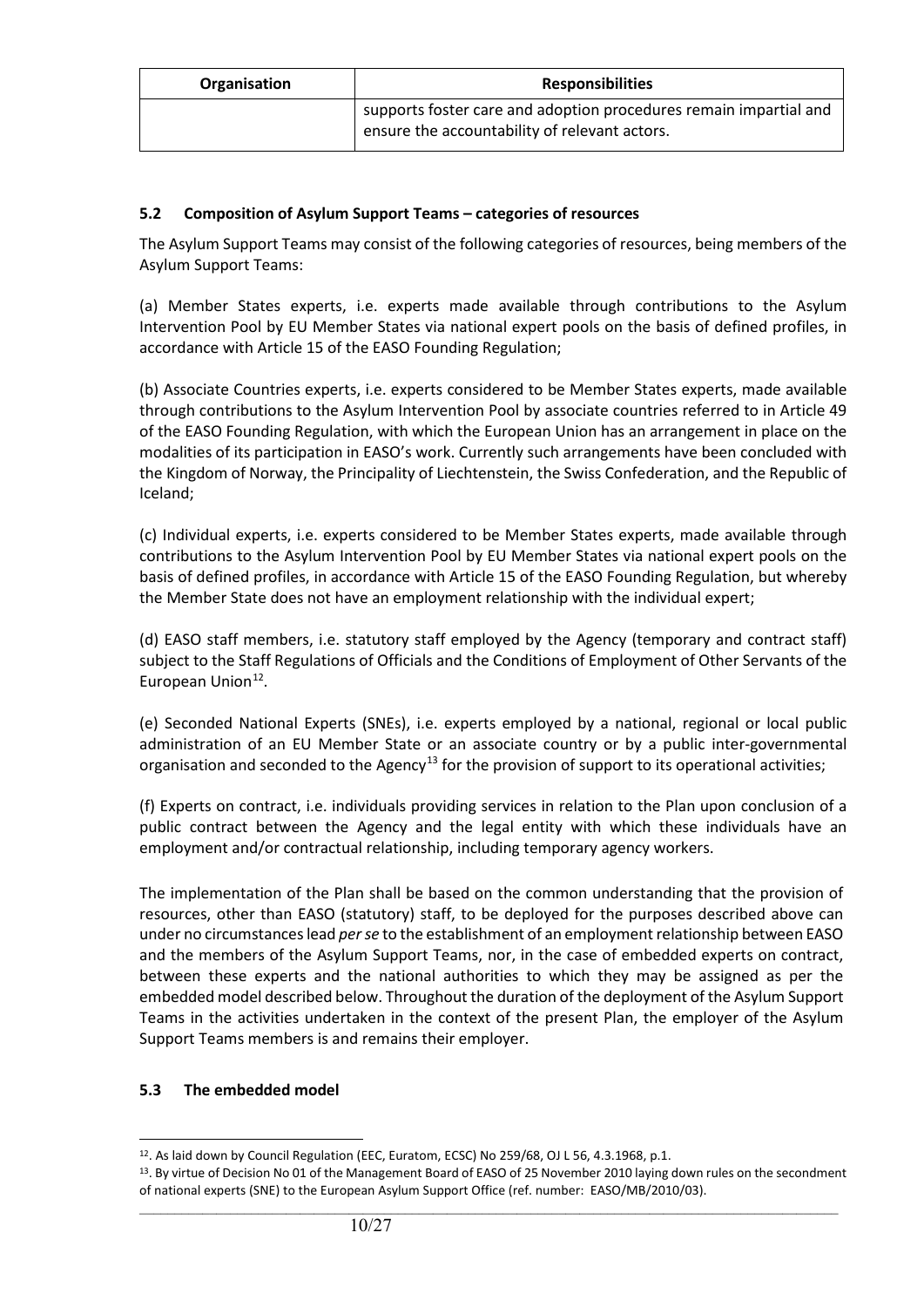The notion of the 'embedded model' represents an integrated approach to the implementation of the Plan, applicable exclusively with regard to experts on contract. In accordance with this model, experts on contract who are supplied by their employer (e.g. temporary-work agency) to be deployed as Asylum Support Team members, are embedded within the structure of the respective national authoritiesto ensure utmost efficiency, quality and sustainability of the anticipated results. In practice, those experts on contract are seconded by EASO to national authorities of the Host Member State and therefore perform their assignment(s) on the premises of the relevant national authorities (e.g. the National Asylum Service).

In such cases, a coordination mechanism shall be agreed by Parties to oversee both the overall implementation of the Plan at national level and its implementation at local level (i.e. in the respective location of the host Member State) or for the respective measure foreseen in the Plan, including with regard to the allocation and the administration of resources. For this purpose, detailed administrative and reporting workflows and procedures related to the provision and management of 'embedded' resources and reflecting respective roles and responsibilities shall be established and agreed upon in writing between EASO and the host Member State. In setting up the aforementioned coordination mechanism, the following rules must be complied with as a minimum:

(a) EASO shall duly advise the employers of the experts on contract of their envisaged secondment to the national authorities of the host Member State before such secondment takes place;

(b) The national authority shall clearly acknowledge that they endorse the obligations and responsibilities pertaining to them as hosting authority vis-à-vis the experts on contract seconded to them;

(c) The national authority is responsible for ensuring proper working conditions for the expert on contract, and is responsible for the health, safety and security during work. EASO may not be held liable for any breach in the Health and Safety rules that might occur in the premises of the national authorities and/or under the supervision of the national authorities.

#### Secondment of temporary agency workers to the national authorities of Greece

Law 4052/2012 on temporary Work Agencies, as amended by Law No. 4093/2012, transposed Directive 2008/104/EC of the European Parliament and of the Council of 19 November 2008 on temporary agency work.

In respect of the temporary agency workers seconded by EASO (as part of an Asylum Support Team) to the national authorities, embedded within the structure of the respective national authorities, the following responsibilities of the user undertaking, as laid down in the respective laws, are transferred to the respective national authorities:

- The temporary agency workers shall be under the management and supervision of the national authorities in terms of daily tasks, organization of work, implementation of objectives, etc. for the attainment of agreed Plan deliverables;
- The national authorities shall comply with all the health and safety obligations set forth by the law for its own employees (Article 125 of law 4052/2012), and is responsible for all the prevention and protection obligations relating to the specific working place where the working activity is performed. In this respect, the general legal framework with regard to health and safety in the workplace in Greece is provided by Presidential Decree n°17/96 of 18/01/1996;
- In case of accidents at work or illness due to the national authorities' breach of health and safety obligations, the national authorities will be considered liable.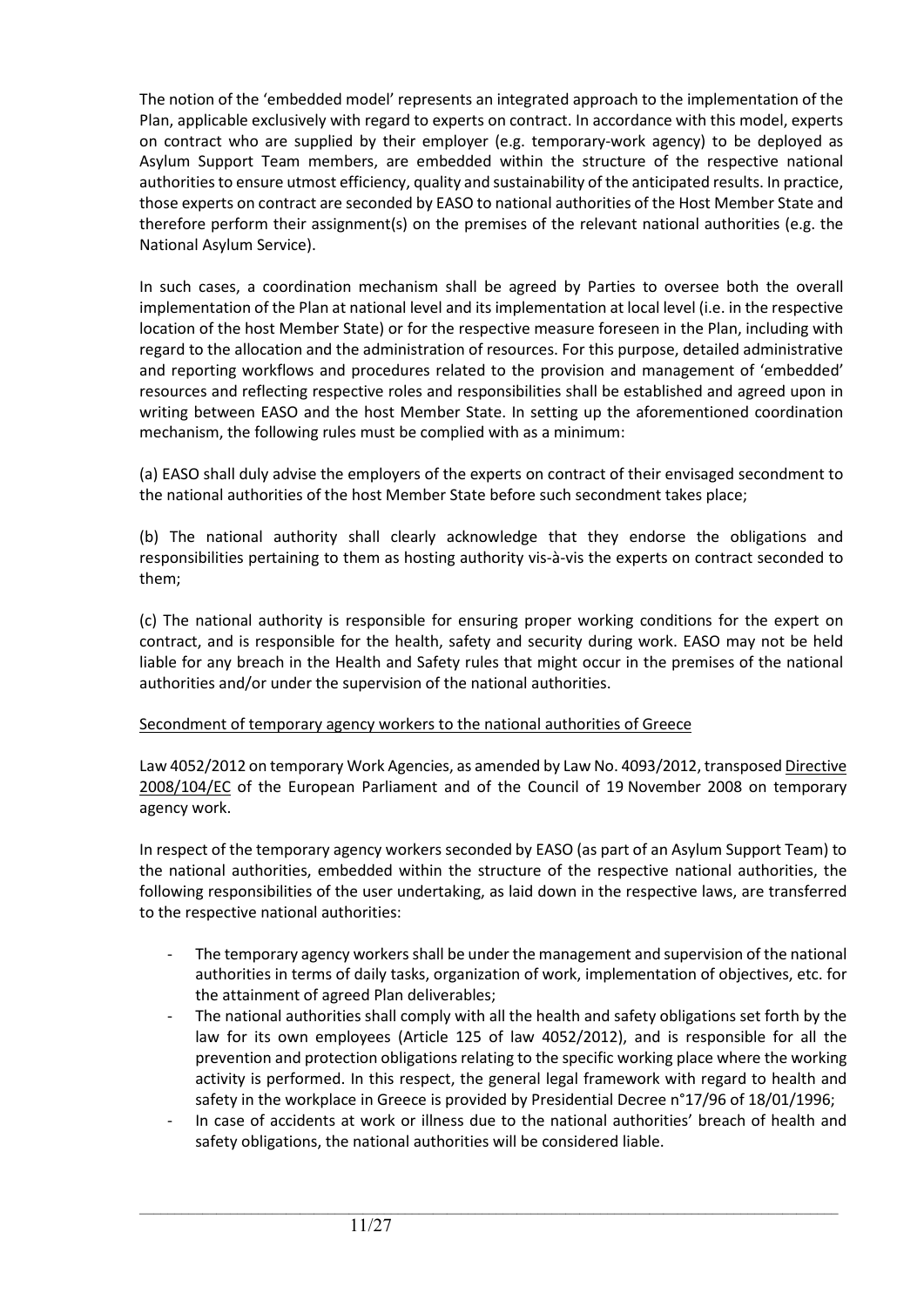### **5.4 Civil and criminal liability of members of the Asylum Support Team**

Articles 21 and 22 of the EASO Founding Regulation will be applicable to all the members of the Asylum Support Team operating in the Host Member State.

Where Articles 21 and 22 of the EASO Founding Regulation shall apply directly to Member State experts, they shall apply *mutatis mutandis* to the other categories of resources made available for the Asylum Support Team as referenced in Section 5.2. of the Plan.

### **5.5 Acceptance of Deliverables**

EASO shall ensure quality control of agreed deliverables. Where applicable, steps shall be taken to document the Host Member State's formal acceptance of deliverables.

#### **5.6 Conditions for Deployment**

General rules and conditions for Asylum Support Teams' deployment, as well as special instructions for Asylum Support Team members (including databases that they are authorised to consult and the equipment that they may carry in the Host Member State and practical information concerning location of deployment and related workflows) are published on the following platforms, which the experts/Asylum Support Team members are obliged to consult:

- EASO Asylum Intervention Pool's National Contact Point platform (EASO AIP NCP);
- EASO Asylum Intervention Pool System (EAIPS)
- EASO country-specific online platforms. These platforms are made available to members of ASTs upon their deployment, allowing for preparation for deployment (in case of MS national experts) and daily implementation of their tasks;

Relevant thematic pages of the EASO IDS concerning the asylum and reception system of the Host Member State, including information on relevant practices, legislation, case law and statistical background. The host Member State shall contribute to information concerning the asylum and reception system of the Host Member State, including information on relevant practices, legislation, case law and statistical background to be The Host Member State and EASO will provide experts with information on the general state of play with regard to the procedure for international protection and reception system in the Host Member State and specific information about the state of play of the deliverables as necessary for the specific measures on a continuous basis. Specific Asylum Support Team deployment details are provided under each measure, where applicable.

### **5.7 Organisational and Operational Pre-Conditions**

Every effort shall be made by the different parties to provide a suitable working place for the expert(s) participating in the activities to implement the Plan.

EASO may provide the technical equipment required for the work of the Asylum Support Teams and will reimburse costs incurred by persons participating in the activities, according to the applicable EASO rules.

The Host Member State shall grant appropriate access rights for the Asylum Support Team members to all relevant databases and commits to provide the Asylum Support Teams with the required information and data in the context of this Plan.

The Host Member State and EASO shall designate an overall Plan Coordinator, as well as a specific Measure Coordinator for each measure stipulated in the Plan. The host member state will also facilitate the provision of appropriate working spaces.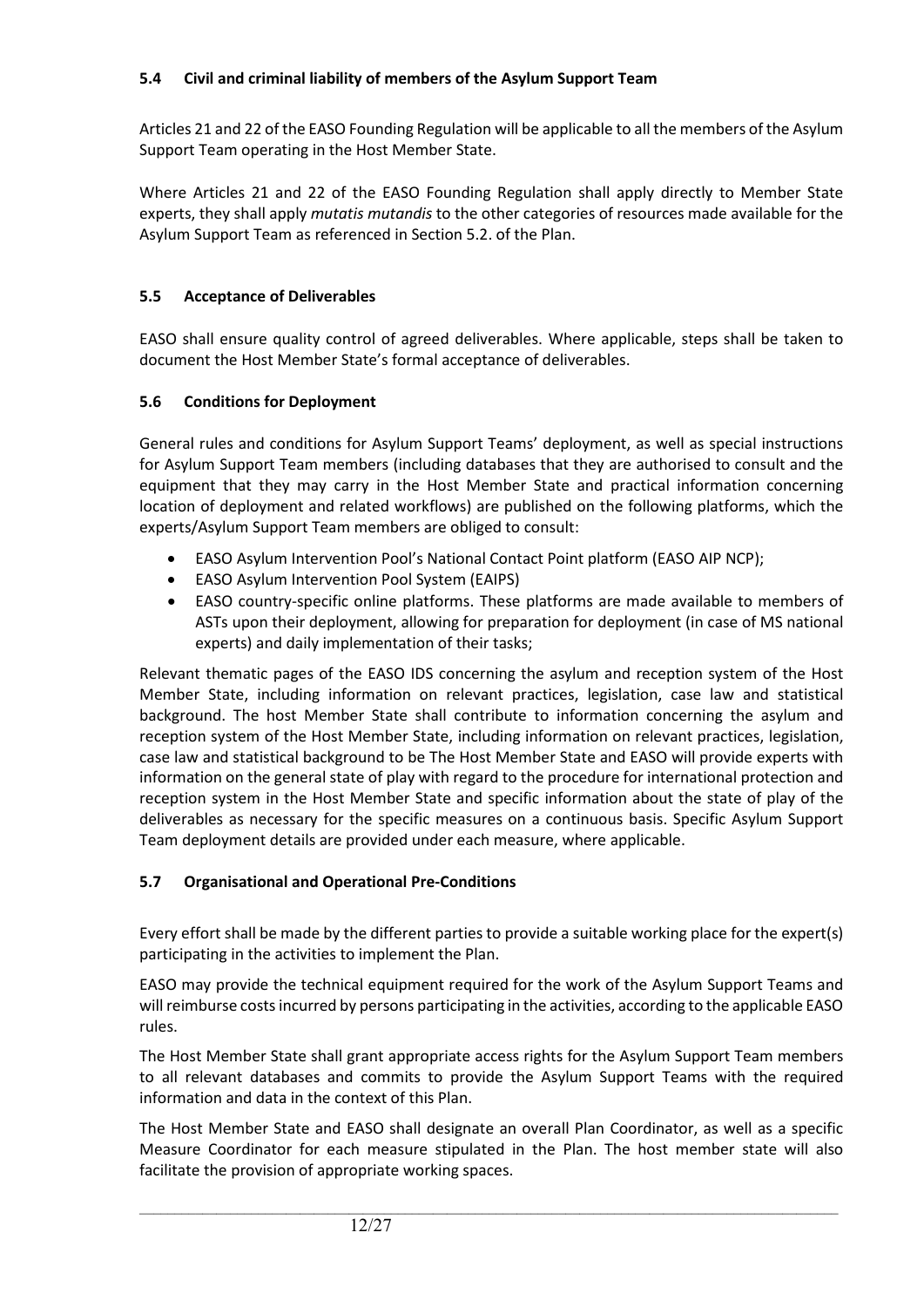As far as operationally feasible, and where relevant, the working files shall be made available by the Host Member State in English (unless otherwise agreed).

Minimum working and security conditions (see section 3) are considered as organisational preconditions.

The Host Member State shall provide EASO with information on the implementation of the Plan through timely input to the Early warning and Preparedness System and the delivery of tailored information on the execution of measures agreed in the Plan.

## **5.8 Communication**

The Executive Director shall designate the Union Contact Point under Article 20 of the EASO Regulation, who acts as an interface between EASO, the Host Member State, and the Asylum Support Team members. The Union Contact Point provides assistance, on behalf of EASO, on all issues relating to the conditions of deployment of the Asylum Support Teams monitors the correct implementation of the Plan, and reports to EASO on all aspects of Asylum Support Teams' deployment.

Further, at the end of their deployment, Asylum Support Team members will provide a Report to EASO using the template available on the Country Operational Platform. Feedback from the deployed Asylum Support Team members shall be gathered on the completion of their deployment and prior to reimbursement of expenses.

During the implementation of this Plan, experts as well as other personnel deployed as part of Asylum Support Teams will be briefed when required on current situational and operational developments to address challenges and identify improvements.

Particular attention shall be paid to the need to continuously develop, improve and make available EASO support tools. Should such need be identified or changed during the plan implementation, it shall be communicated to EASO for further consideration.

The Host Member State and the Union Contact Point will manage the exchange of information concerning the tasks under the Plan.

EASO will maintain close cooperation and communication with the relevant stakeholders. EASO will also provide information to its partners (i.e. the European Commission, concerned EU Agencies, and international organisations) about the operational activities, as appropriate and in line with EASO transparency and communication policies. The timing and content of communication with the media shall be agreed upon between EASO and the Host Member State.

Where relevant the two parties will facilitate media coverage to ensure a wider dissemination and visibility of results.

# **5.9 Incident reporting**

Participants in EASO activities who have reason to believe that a violation of the Code of Conduct has occurred or is about to occur, are obliged to report the matter to the Executive Director of EASO and to the Host Member State Coordinator for the Plan via the appropriate [channel:](mailto:channel:%20%20%20operations@easo.europa.eu)  [operations@easo.europa.eu](mailto:channel:%20%20%20operations@easo.europa.eu). The incident is reported using the Incident Report Form (Annex II). Any incidents that may occur during the deployment of an expert in the Asylum Support Teams shall be reported through the same channels.

### **5.10 Monitoring and Evaluation Framework**

EASO is implementing a structured Monitoring and Evaluation (M&E) methodology allowing evidencebased measurement of progress, corrective action-taking and reflective reviews.

In terms of monitoring, EASO is making use of a number of tools developed in order to collect input from the implementation of the Plan and to guarantee feedback in real time.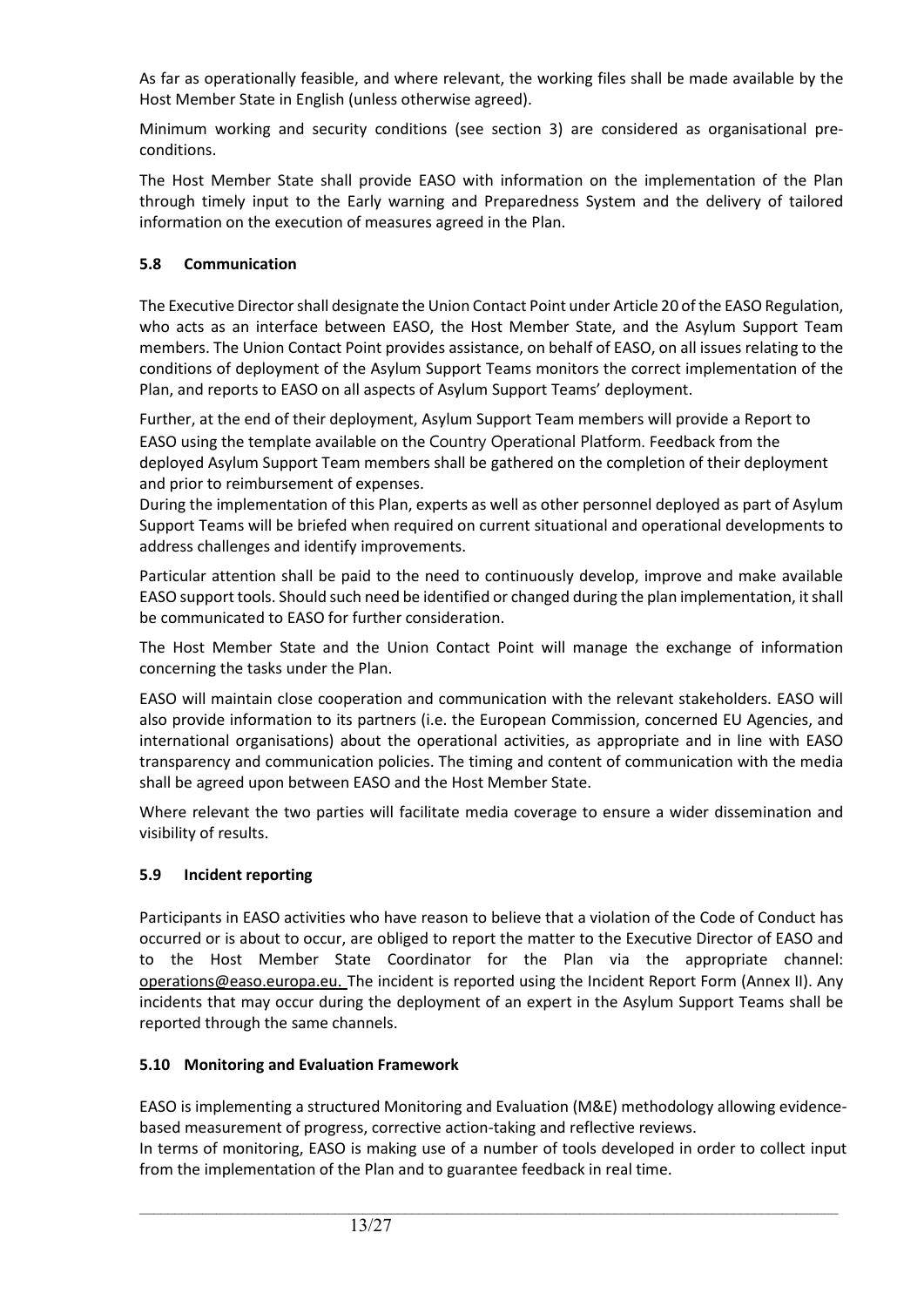Periodic or mid-term and final evaluations can be carried out in order to take stock of lessons learned and good practices. The evaluation(s) will be delivered within the European Commission's methodological guidelines for evaluations. They may be performed externally through engagement of evaluation specialist(s) or by EASO internally.

Monitoring and evaluation findings, as applicable, shall be shared with the Host Member State and communicated to the EASO governance structure (e.g. Management Board members and National Contact Points).

# **6 SECURITY**

EASO should apply the security principles of the Commission's security rules. Commission Decision 443/2013 on the security in the Commission defines, that security shall be based on the principles of legality, transparency, proportionality and accountability.

The safety and security of persons participating in EASO activities under the plan are under the overall legal framework of the host Member State and shall be provided by the respective authorities legally responsible and accountable for the public order and security and safety on the territory of that Member State.

EASO will endeavor to support the identification of required security and safety measures and the implementation of those that are under its remit, both legally and functionally, in close cooperation with the MS security responsible.

To that end:

- Standard security and safety requirements, identified herewith, should apply as a general rule;
- Specific security and safety requirements for the specific plan, to be identified jointly by EASO and the host Member State security responsible, should be established in an annex to this plan.
- The safety and security measures shall be identified jointly on a basis of field assessment visits.

### **6.1 Standard security requirements**

The standard security and safety requirements are rather pertaining to elements to be present in the implementation of the plan, not to minimum security standards:

- Both the host Member state on one side and EASO on the other shall appoint a named security responsible, acting as a single point of contact for security matters for the operation, both at central and local level.
- The host Member State should ensure that the working conditions for the performance of the activities under the Plan are compliant with the national occupational health and safety norms and regulations;
- A pre-deployment briefing programme, drafted in close cooperation with the respective national authorities, focusing both on general security rules and awareness, as well as on specific security aspects for each deployment will be provided. With regards to the decentralised nature of deployments, the use of e-learning and other distance-based training techniques should be considered.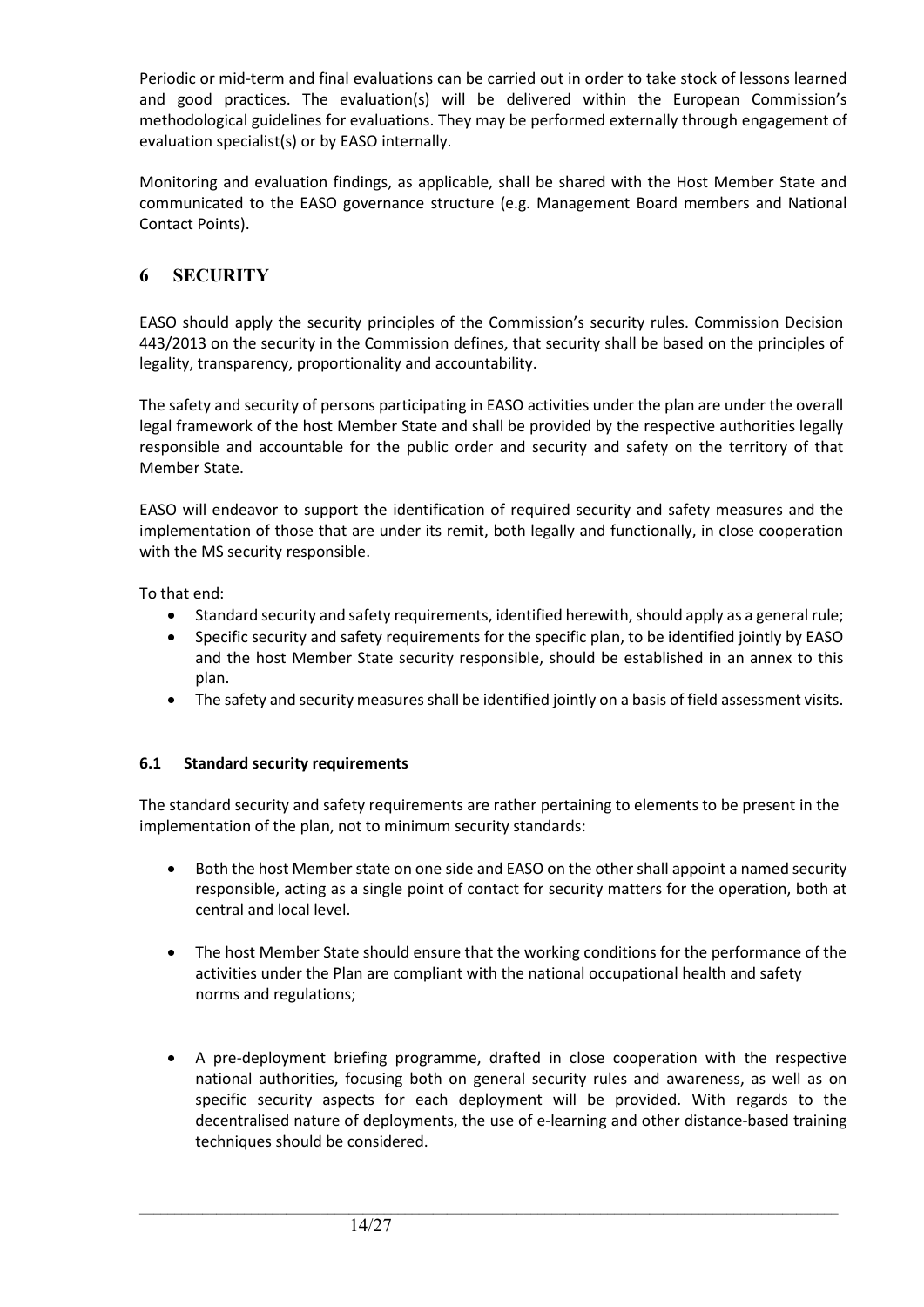- Emergency (evacuation) plan. Certain operational activities, such as hotspots, require that staff shall have clear guidance and training on how to evacuate quickly in case of emergencies. In a more general context, there could be a need to evacuate from the operational area as well. A security responsible should maintain updated information on the availability of evacuation plans and routes.
- Communication tools. As considered relevant by the EASO Security sector, EASO operational staff should have access to independent radio communication equipment. If possible, to the equipment should be interoperable with the local law enforcement in charge of the security of the operation.
- Security of information. Sensitive non-classified and classified information should be protected adequately. EASO security responsible should be involved in supporting the proper classification of relevant information
- Security of IT and communication equipment EASO IT equipment is adequately prepared to protect the information level it has been foreseen to process.

Personal security behavior should be included in the pre-deployment training, led by operational teams and performed for the experts during the first days of arrival to the operational area. This may refer to the EASO code of conduct as well.

• Reporting security incidents from the operational area to the EASO HQ is essential to ensure an overview of the overall security management is maintained.

### **6.2 Specific security requirements**

• Specific security and safety requirements for the implementation of the Plan shall be defined on the basis of a pre-deployment security assessment visit with the aim of identification of specific potential risks, identification of mitigation measures and communication of those measures to the MS and involved stakeholders, prior to the deployment.

### **6.3 Suspension of operational activities on security and safety grounds**

EASO reserves the right to suspend operational activities on the basis of current risk assessment, while keeping informed the host Member State on the findings and identified mitigating measures required for resumption.

# **7 SPECIFIC PROVISIONS**

# **7.1 Cooperation with the European Commission [and EURTF]**

All activities under this Plan will be closely coordinated with the Host Member State and with the steady support of the European Commission and its Task Force [as well as with the other Agencies [party to the EURTF]]. When relevant, EASO will participate in EURTF and Task Force coordination meetings throughout the duration of the Plan.

### **7.2 Cooperation with UNHCR**

In accordance with Article 50 of the EASO Regulation, EASO aims at a coherent and complementary continuation of the fruitful cooperation with UNHCR. The Union Contact Point will liaise with the UNHCR office in the Host Member State for a continuous cooperation and coordination of practical activities agreed with the Host Member State under the current Plan.

 $\_$  , and the set of the set of the set of the set of the set of the set of the set of the set of the set of the set of the set of the set of the set of the set of the set of the set of the set of the set of the set of th

### **7.3 Cooperation with IOM**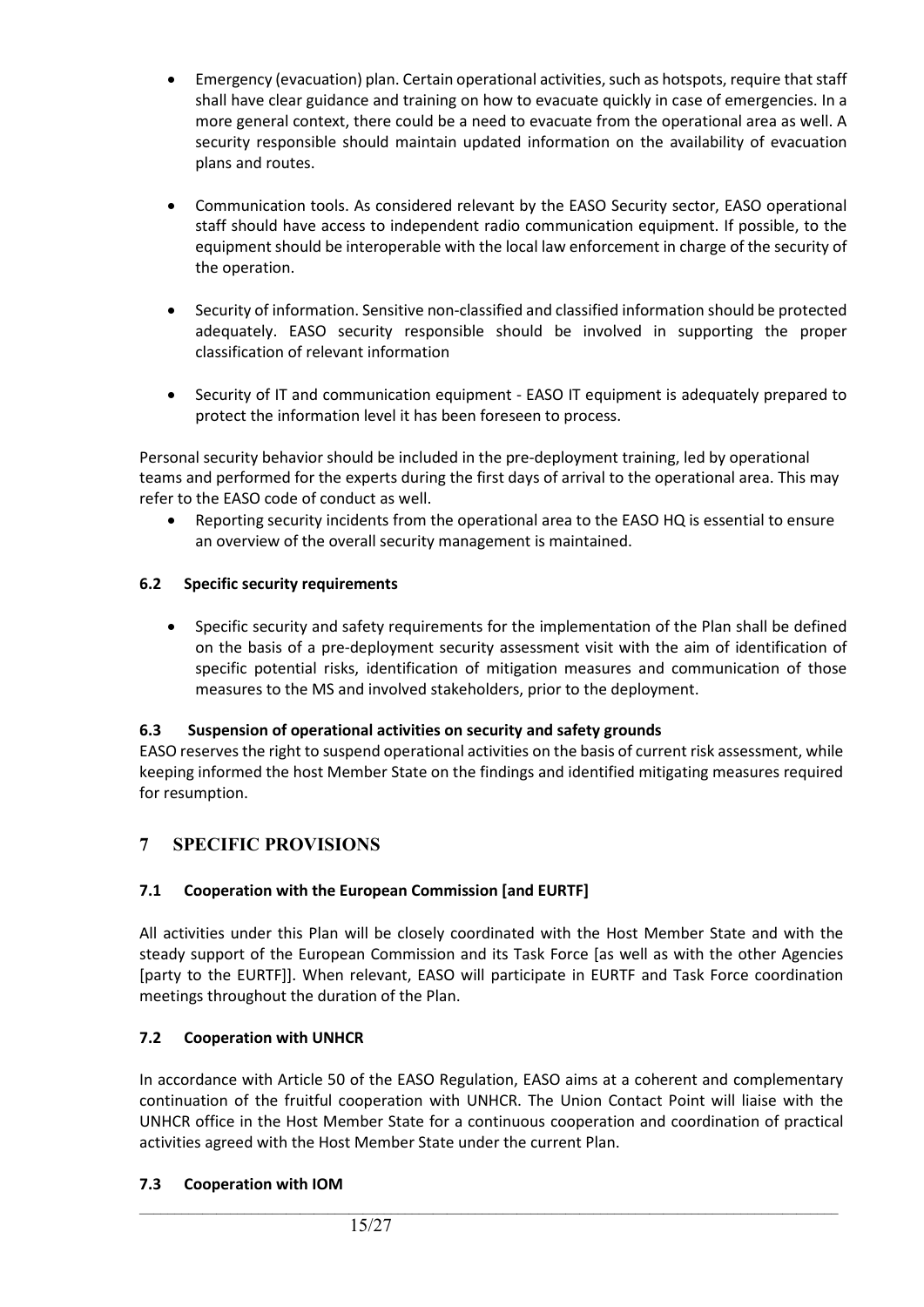In accordance with Article 52 of the EASO Regulation, in July 2019 EASO signed a working arrangement with IOM to establish a cooperation framework covering the relevant areas of common work and interest setting objectives and principles of such cooperation. Therefore, the Union Contact Point will liaise with the IOM office in the Host Member State for a continuous cooperation and coordination of practical activities agreed with the Host Member State under the current Plan and in accordance with the working arrangement.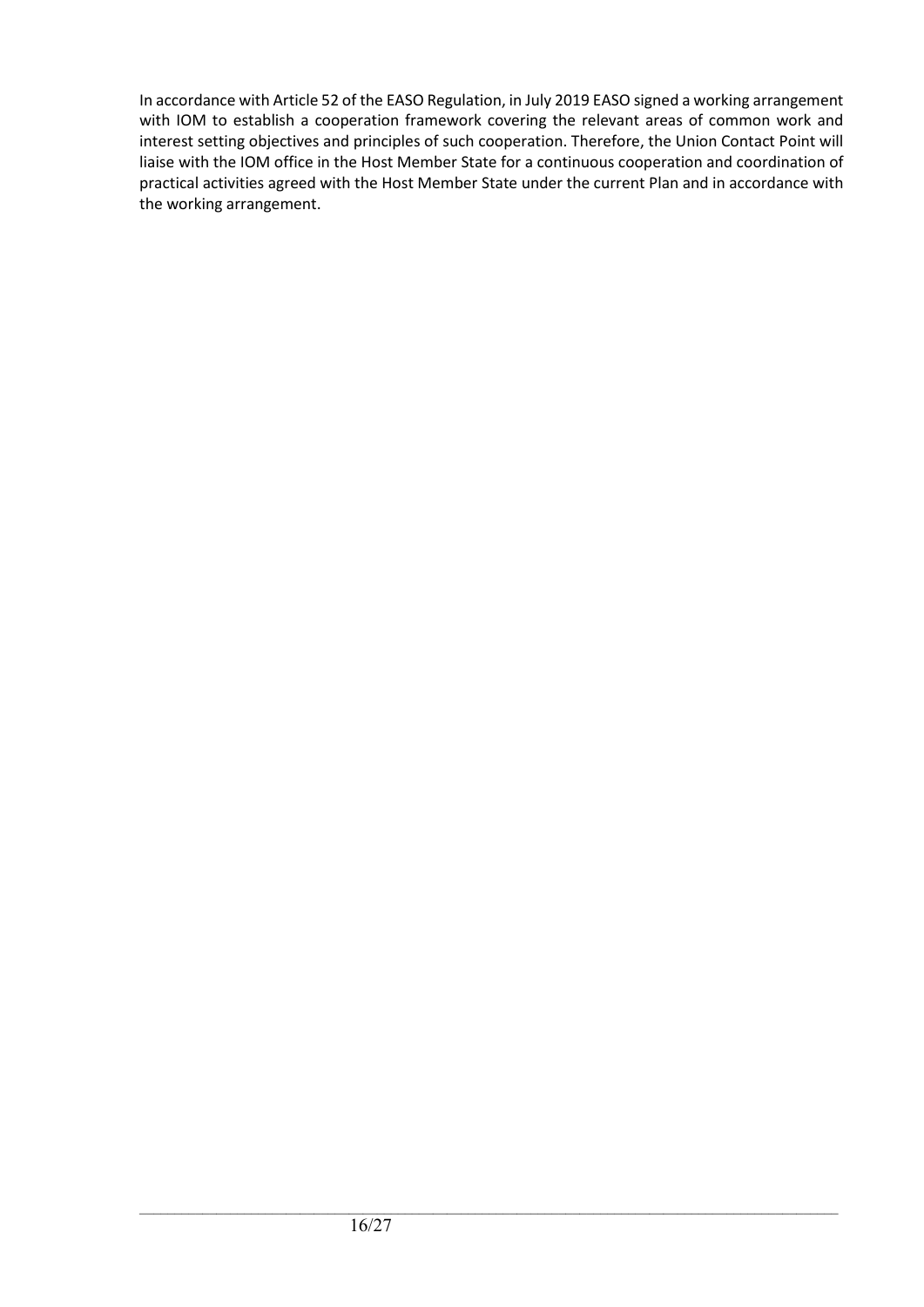Measure EL-AS 1: Enhanced capacity of the Asylum Service and Appeals Authority to implement the asylum procedure efficiently and in a timely manner, ensuring the protection of fundamental rights of applicants for international protection towards the implementation of the EU Asylum Acquis.

#### **Measure Target and Indicator**

Percentage of support measures implemented according to the logical framework and the Implementation Plan, including amendments, if applicable. Target 85%

| <b>Responsible Authorities</b> | Asylum Service<br>$\bullet$<br><b>Appeals Authority</b><br>$\bullet$                                                                                                                                                                                                                        |
|--------------------------------|---------------------------------------------------------------------------------------------------------------------------------------------------------------------------------------------------------------------------------------------------------------------------------------------|
| <b>Preconditions</b>           | The Greek authorities appoint focal points to liaise with EASO and<br>ensure effective operational coordination, implementation and<br>monitoring.                                                                                                                                          |
|                                | Joint standard operating procedures are established and regular<br>coordination meetings are held between concerned representatives of<br>the responsible authorities and EASO to mainstream the collaboration<br>at national level including mainland & islands                            |
|                                | Quarterly Measure Steering Group meetings take place between<br>EASO and the beneficiary national authorities in order to ensure<br>effective operational coordination, implementation and monitoring.                                                                                      |
|                                | A bi-directional data sharing agreement is in place between EASO<br>$\bullet$<br>and the Greek authorities in order to measure the impact of EASO's<br>intervention.                                                                                                                        |
| <b>Outputs</b>                 | EL-AS 1.0 Support to the Asylum Service to strategically plan and<br>manage the Asylum System                                                                                                                                                                                               |
|                                | EL-AS 1.1 Support to the Asylum Service for processing applications for<br>international protection at first instance on the islands                                                                                                                                                        |
|                                | EL-AS 1.2 Support to the Asylum Service for processing applications for<br>international protection at first instance on mainland                                                                                                                                                           |
|                                | EL-AS 1.3 Support to the Dublin Unit to process outgoing and<br>information requests according to the Dublin Regulation criteria                                                                                                                                                            |
|                                | <b>EL-AS 1.4</b> Support to the Appeals Authority for processing applications<br>for international protection at second instance                                                                                                                                                            |
| Description of the<br>actions  | EL-AS 1.0 Support to the Asylum Service to strategically plan and<br>manage the Asylum System                                                                                                                                                                                               |
|                                | • Provide support to strengthen the Asylum Service HQ on quality,<br>including the delivery of quality support.                                                                                                                                                                             |
|                                | • Provide support to strengthen the Asylum Service HQ on COI and<br>Country Guidance.                                                                                                                                                                                                       |
|                                | • Provide support to strengthen the Asylum Service HQ on training<br>including, coverage of GAS staff participation to the EASO Train-the-<br>Trainer sessions held in Greece or elsewhere, support and facilitation<br>of national trainings on EASO modules, translation of EASO training |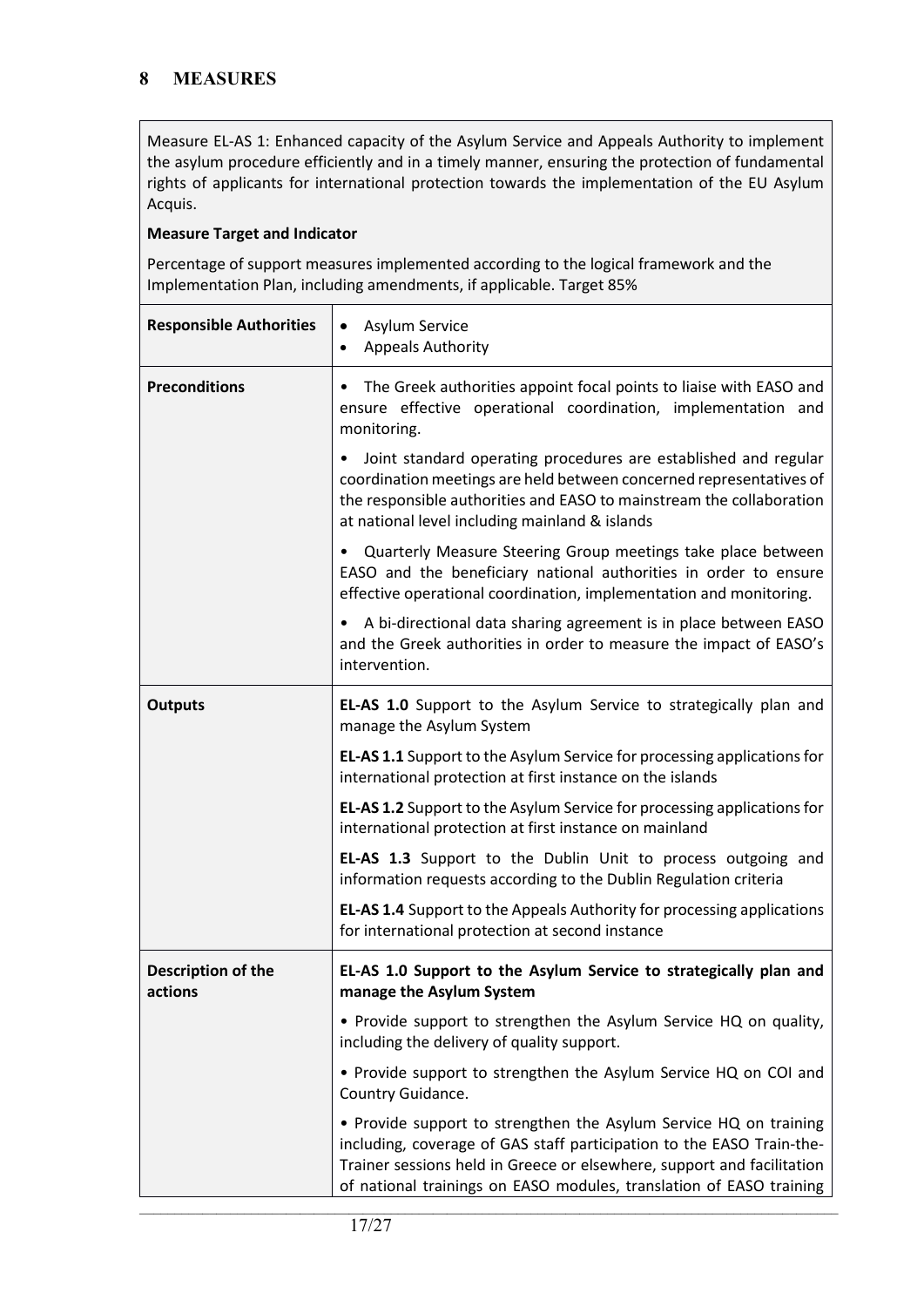| Modules and support and facilitation in delivery of trainings and<br>coaching sessions (central & local level).                                                           |
|---------------------------------------------------------------------------------------------------------------------------------------------------------------------------|
| • Provide support to strengthen the Asylum Service HQ on<br>coordination, planning & processes                                                                            |
| • Provide support to enhance the Asylum Service data management,<br>analysis and reporting capabilities.                                                                  |
| EL-AS 1.1 Support to the Asylum Service for processing applications<br>for international protection at first instance on the islands                                      |
| . Provide support in registering applicants for international protection,<br>as well as information provision and administrative procedures                               |
| • Provide support in conducting interviews & drafting opinions (face<br>to face and remote)                                                                               |
| • Provide support with interpreters for registration, interviews,<br>information provision and other activities of the Greek Asylum Service<br>(face to face and remote). |
| • Provide support on setting up asylum processing centers in island<br>sites.                                                                                             |
| EL-AS 1.2 Support to the Asylum Service for processing applications<br>for international protection at first instance on mainland.                                        |
| • Provide support on the implementation of Project North and the<br>planning and implementation of Project South.                                                         |
| . Provide support in registering applicants for international protection,<br>as well as information provision and administrative procedures                               |
| • Provide support in conducting interviews & drafting of opinions (face<br>to face and remote)                                                                            |
| • Provide support with interpreters for registration, interviews,<br>information provision and other activities of the Greek Asylum Service<br>(face to face and remote). |
| • Provide support on setting up asylum processing centers in mainland<br>sites (Project South)                                                                            |
| EL-AS 1.3 Support to the Dublin Unit to process outgoing and<br>information requests according to the Dublin Regulation criteria.                                         |
| • Provide support for Dublin processing of outgoing requests to the<br>Dublin Unit in Athens.                                                                             |
| • Provide support on the processing of Dublin information requests.                                                                                                       |
| . Provide support to enhance the Dublin transfers processing capacity.                                                                                                    |
| • Provide support with interpreters for information provision and<br>other activities of the Dublin Unit (face to face and remote).                                       |
| EL-AS 1.4 Support to the Appeals Authority for processing<br>applications for international protection at second instance                                                 |
| • Provide support with the preparation of files to support the Appeals<br>Committees.                                                                                     |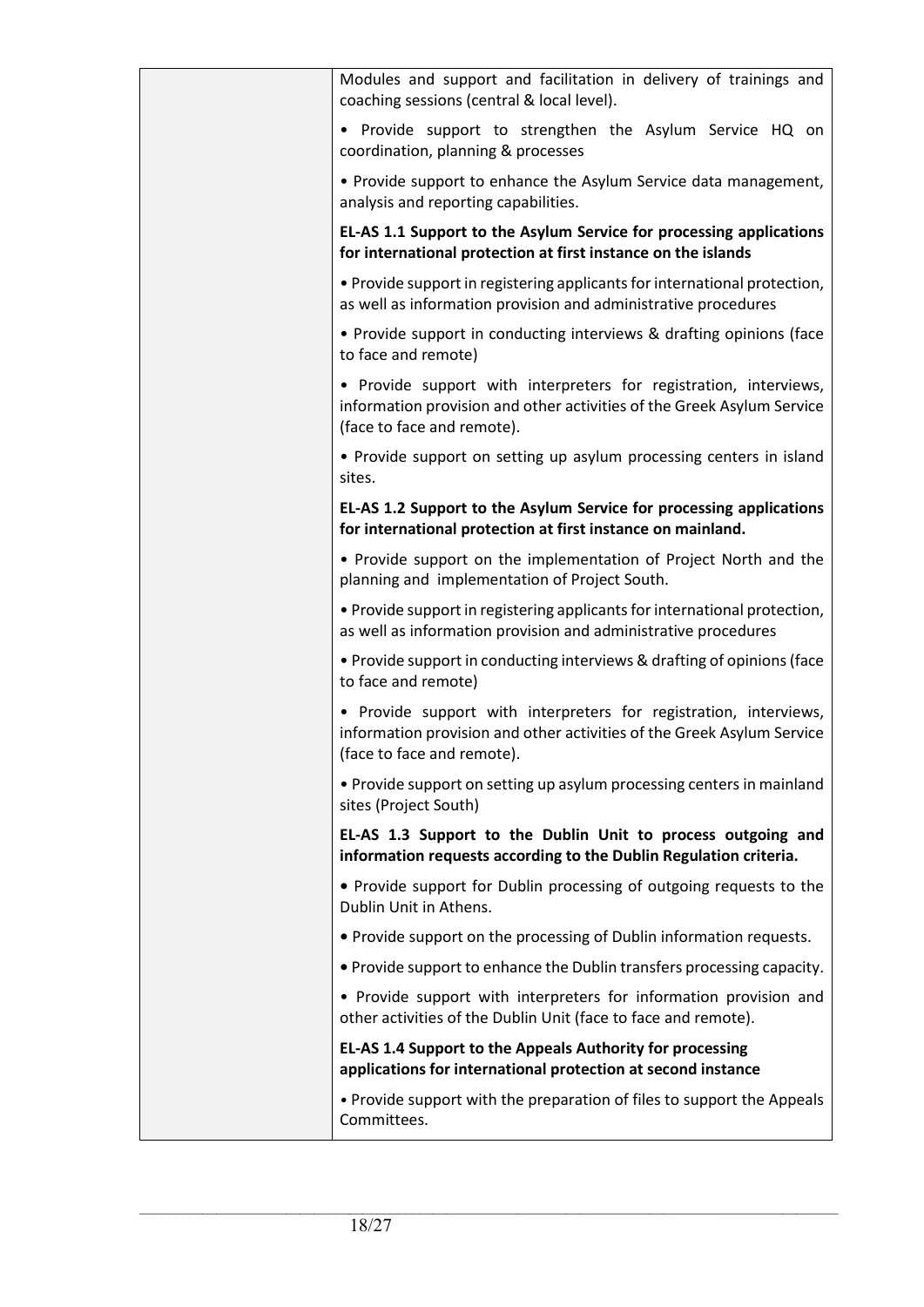|               | • Provide support to strengthen the Appeals Authority with<br>professional development activities targeting judges & staff, as well as<br>country briefings.                                                                                                                                                                                             |
|---------------|----------------------------------------------------------------------------------------------------------------------------------------------------------------------------------------------------------------------------------------------------------------------------------------------------------------------------------------------------------|
|               | • Provide support to enhance the Appeals Authority data<br>management, analysis and reporting capabilities.                                                                                                                                                                                                                                              |
|               | • Provide ad-hoc support with interpreters for hearings and other<br>activities of the Appeals Authority                                                                                                                                                                                                                                                 |
| <b>Inputs</b> | Indicative number of the following inputs:                                                                                                                                                                                                                                                                                                               |
|               | EL-AS 1.0 Support to the Asylum Service to strategically plan and<br>manage the Asylum System                                                                                                                                                                                                                                                            |
|               | Human resources: 3 statisticians/1 admin assistant to the<br>Coordination Unit of the Asylum Service HQ / 5 quality officers, / 2 COI<br>researchers/1 statistician to the Quality & Training Unit of the Asylum<br>Service HQ                                                                                                                           |
|               | EL-AS 1.1 Support to the Asylum Service for processing applications<br>for international protection at first instance on the islands                                                                                                                                                                                                                     |
|               | Human resources: 44 registration-admin assistants (with the prospect<br>to transfer some of these resources to RIS during the year)/ a number<br>of a total of 180 Caseworkers seconded to GAS, defined on the basis<br>of the needs on the islands / 5 Coordination personnel (Field Support<br>Officers/Operations Assistants/Security Assistants etc) |
|               | 163 Interpreters (number could increase/decrease according to needs<br>on the islands)                                                                                                                                                                                                                                                                   |
|               | EL-AS 1.2 Support to the Asylum Service for processing applications<br>for international protection at first instance on mainland                                                                                                                                                                                                                        |
|               | Human resources: 53 registration-admin assistants/ a number of the<br>total 180 Caseworkers seconded to GAS, defined on the basis of the<br>needs on mainland                                                                                                                                                                                            |
|               | 100 Interpreters (number could increase/decrease according to needs<br>on mainland)                                                                                                                                                                                                                                                                      |
|               | EL-AS 1.3 Support to the Dublin Unit to process outgoing requests<br>according to the Dublin Regulation criteria                                                                                                                                                                                                                                         |
|               | Human resources: 1 Legal Officer/32 Dublin experts/Operations<br>assistants / 1 Statistician                                                                                                                                                                                                                                                             |
|               | 5 Interpreters                                                                                                                                                                                                                                                                                                                                           |
|               | EL-AS 1.4 Support to the Appeals Authority for processing<br>applications for international protection at second instance                                                                                                                                                                                                                                |
|               | Human resources: 8 Rapporteurs/ 2 statisticians/ 6 Admin assistants                                                                                                                                                                                                                                                                                      |
|               | For all:                                                                                                                                                                                                                                                                                                                                                 |
|               | Costs for trainings/meetings/workshops                                                                                                                                                                                                                                                                                                                   |
|               | EASO will offer training and professional development activities based<br>on needs and availability of resources.                                                                                                                                                                                                                                        |
|               | Equipment, material and operational support, including works,<br>services, communication/promotional materials, infrastructure items,                                                                                                                                                                                                                    |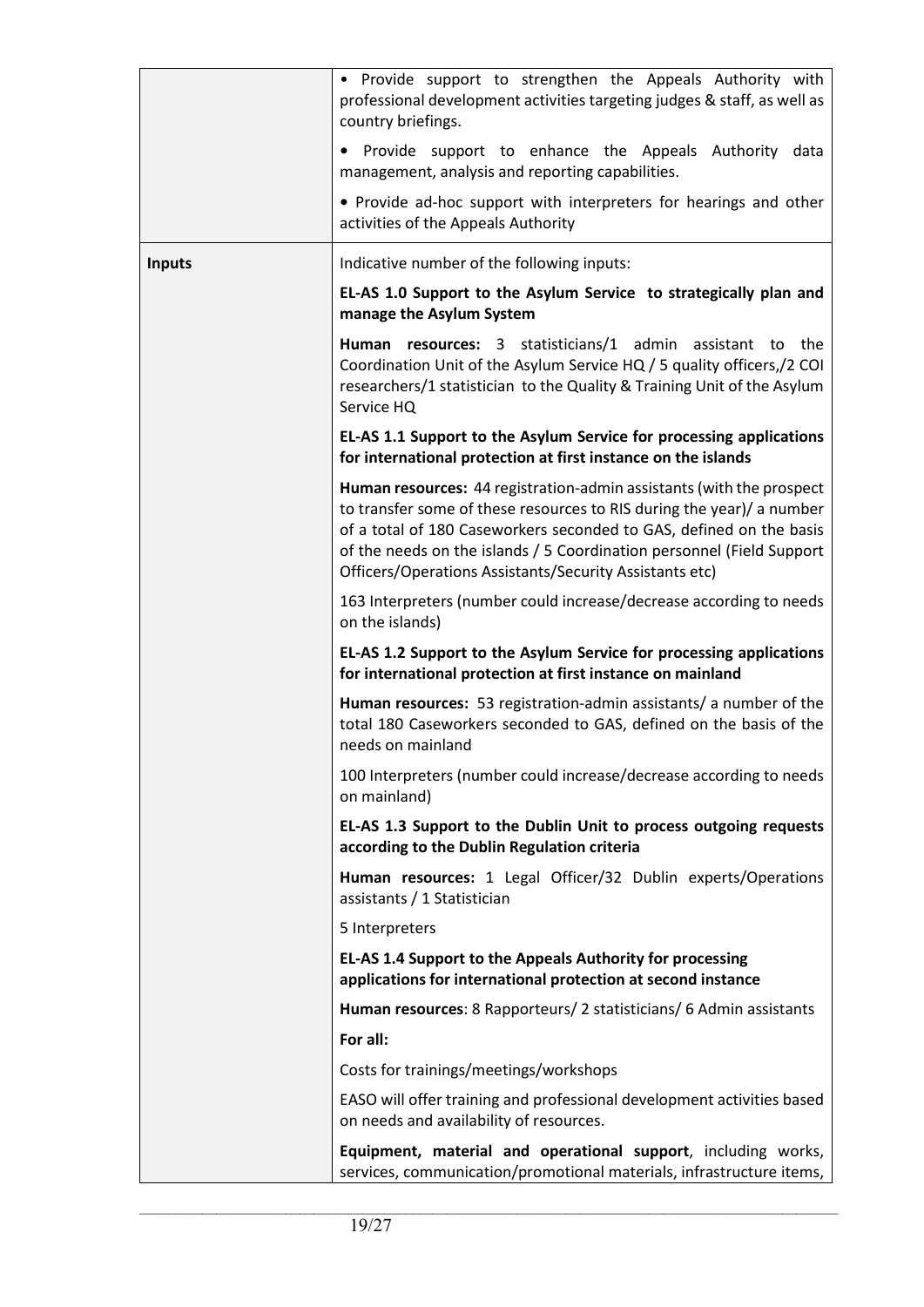# **Measure EL-REC 2: Enhanced capacity of the National Reception Authorities to manage and operate the National Reception System, towards the implementation of EU reception standards**

#### **Measure Target and Indicator**

Percentage of support measures implemented according to the logical framework and the Implementation Plan, including amendments, if applicable. Target 85%

| <b>Responsible Authorities</b> | General Secretariat for the Reception of Asylum Seekers<br>$\bullet$<br>Reception & Identification Service<br>$\bullet$<br>Ministry of Labour and Social Affairs<br>$\bullet$<br>Special Secretariat for the Protection of Unaccompanied Minors<br>$\bullet$<br>Directorate for the Protection of Asylum Seekers<br>$\bullet$<br>National Centre for Social Solidarity<br>$\bullet$ |
|--------------------------------|-------------------------------------------------------------------------------------------------------------------------------------------------------------------------------------------------------------------------------------------------------------------------------------------------------------------------------------------------------------------------------------|
| <b>Preconditions</b>           | The Greek authorities appoint focal points to liaise with EASO and<br>$\bullet$<br>ensure effective operational coordination, implementation and<br>monitoring.<br>Joint standard operating procedures are established and regular<br>$\bullet$<br>coordination meetings are held between concerned representatives of                                                              |
|                                | the responsible authorities and EASO to mainstream the collaboration<br>at national level including mainland & islands                                                                                                                                                                                                                                                              |
|                                | • Quarterly Measure Steering Group meetings take place between<br>EASO and the beneficiary national authorities in order to ensure<br>effective operational coordination, implementation and monitoring.                                                                                                                                                                            |
|                                | A bi-directional data sharing agreement is in place between EASO<br>$\bullet$<br>and the Greek authorities in order to measure the impact of EASO's<br>intervention.                                                                                                                                                                                                                |
| <b>Outputs</b>                 | <b>EL-REC 2.0</b> Support to the national reception authorities to<br>strategically plan and manage the National Reception System                                                                                                                                                                                                                                                   |
|                                | <b>EL-REC 2.1</b> Support to the National Reception Authorities to manage<br>first-line reception                                                                                                                                                                                                                                                                                   |
|                                | EL-REC 2.2 Support to the National Reception Authorities to manage<br>second-line reception                                                                                                                                                                                                                                                                                         |
|                                | EL-REC 2.3 Support to the National Authorities to implement the<br>National Strategy on Unaccompanied Minors.                                                                                                                                                                                                                                                                       |
|                                |                                                                                                                                                                                                                                                                                                                                                                                     |
| Description of the<br>actions  | EL-REC 2.0 EASO support to the national reception authorities to<br>strategically plan and manage the National Reception System                                                                                                                                                                                                                                                     |
|                                | • Provide support to strengthen the Reception & Identification Service<br>HQ on coordination, including the management of a Helpdesk,<br>harmonization & guidance                                                                                                                                                                                                                   |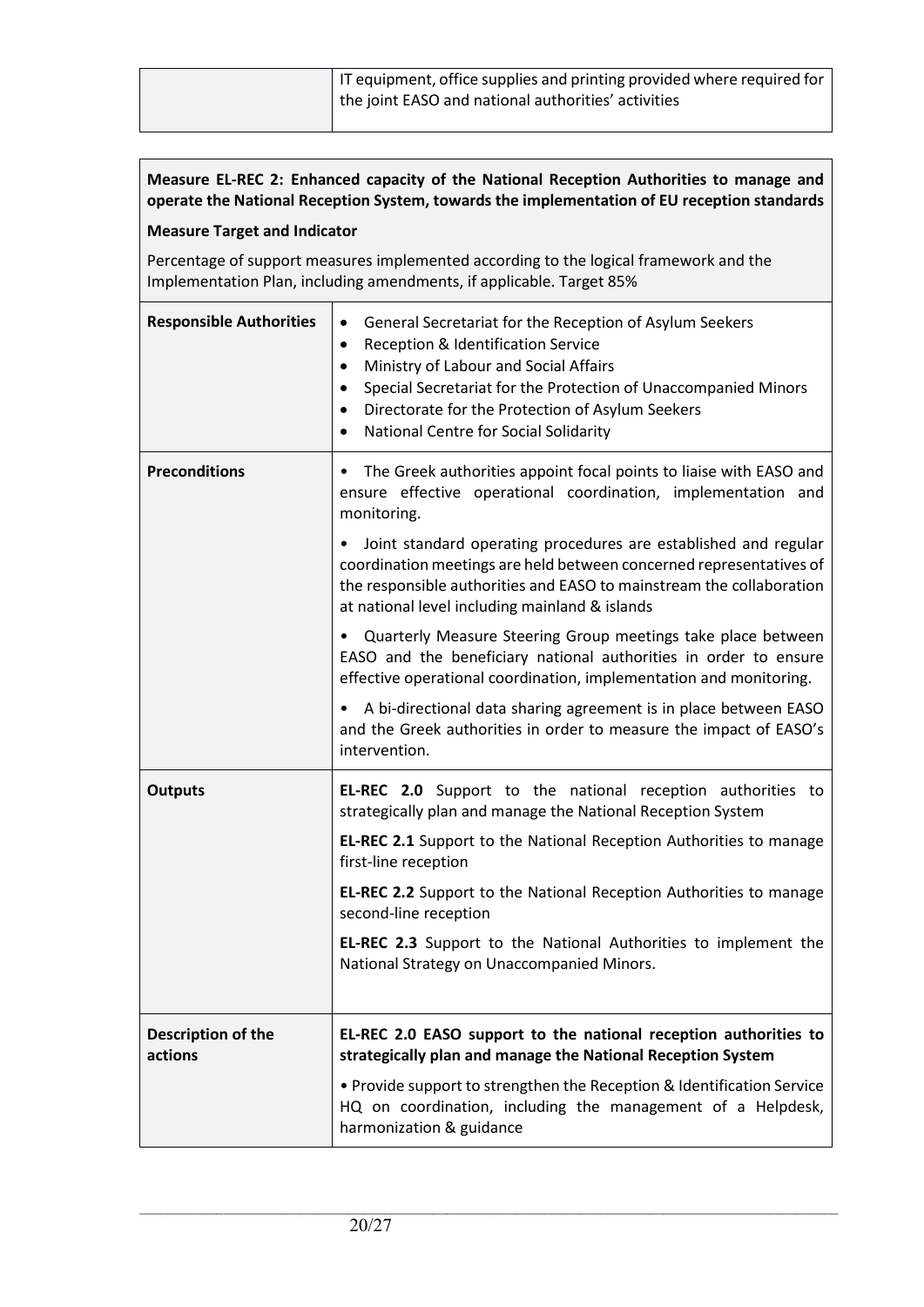|               | • Provide support to GSRAS with experts regarding standards and<br>assessment of reception conditions in accommodation facilities in<br>Greece.                                                                                                             |
|---------------|-------------------------------------------------------------------------------------------------------------------------------------------------------------------------------------------------------------------------------------------------------------|
|               | • Provide support to the Reception & Identification Service HQ on the<br>roll-out of the Assessment of Reception Conditions (ARC) tool                                                                                                                      |
|               | • Provide support to Reception & Identification Service HQ on<br>contingency planning for mass influx, including a simulation exercise                                                                                                                      |
|               | • Provide support to strengthen the Reception & Identification Service<br>HQ on training, including roll-out of annual training plan,<br>strengthening of training roster and curriculum development and<br>focused training/study visits for camp managers |
|               | . Provide support to strengthen the Reception & Identification Service<br>HQ on planning, funding & procurement, including funding &<br>procurement coordination mechanism, planning & tracking tools.                                                      |
|               | • Provide support to DPAS with the management of the ESTIA<br>accommodation and referral mechanisms.                                                                                                                                                        |
|               | EL-REC 2.1 Support to the National Reception Authorities to manage<br>first-line reception                                                                                                                                                                  |
|               | • Provide support with the management of first-line reception in<br>particular on vulnerability assessment, UAM/child protection and<br>information provision                                                                                               |
|               | . Provide support in registering applicants for international protection,<br>as well as information provision and administrative procedures (Self-<br>Registration-Face2Face)                                                                               |
|               | • Provide support to improve the timely identification of Dublin cases<br>& the quality of the files submitted to the Dublin Unit                                                                                                                           |
|               | EL-REC 2.2 Support to the National Reception Authorities to manage<br>second-line reception                                                                                                                                                                 |
|               | • Provide support with the management of second-line reception                                                                                                                                                                                              |
|               | . Provide support in registering applicants for international protection,<br>as well as information provision and administrative procedures (Self-<br>Registration-Face2Face)                                                                               |
|               | EL-REC 2.3 Support to the National Authorities to implement the<br><b>National Strategy on Unaccompanied Minors.</b>                                                                                                                                        |
|               | • Provide support to SSPUAM with the implementation of the National<br>Strategy on UAMs.                                                                                                                                                                    |
|               | • Provide support to strengthen the SSPUAM on trainings (UAM<br>related), exchange visits with other MS and participation in thematic<br>working groups (age assessment; reception conditions; monitoring<br>mechanisms; family tracing).                   |
|               | • Provide support to MoLSA with the management of the National<br>Guardianship and Foster Care programs.                                                                                                                                                    |
| <b>Inputs</b> | Indicative number of the following inputs:                                                                                                                                                                                                                  |
|               | EL-REC 2.0 Support to the national reception authorities to<br>strategically plan and manage the National Reception System                                                                                                                                  |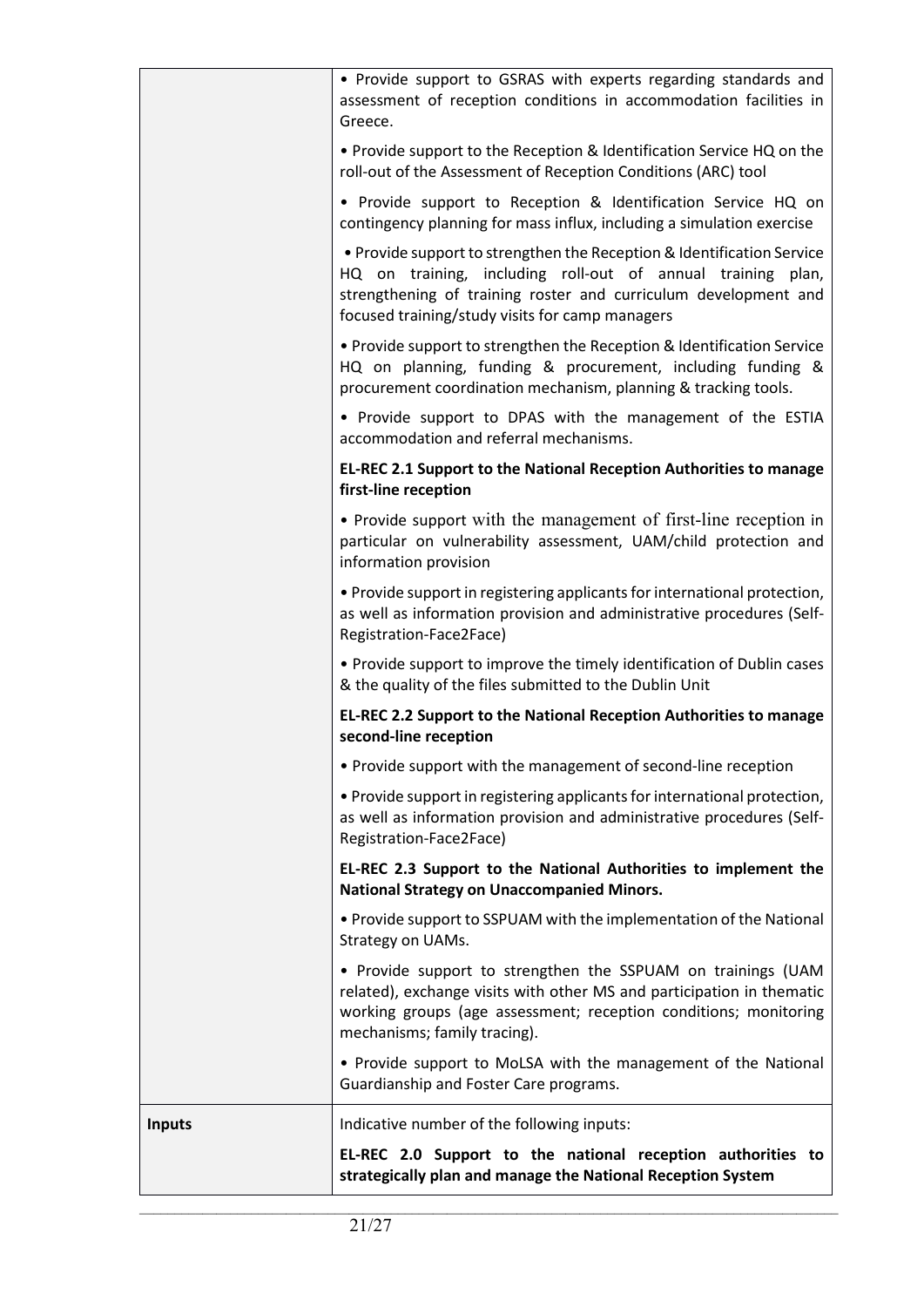| Human resources:                                                                                                                                                                                                                                                                                                                                                                       |
|----------------------------------------------------------------------------------------------------------------------------------------------------------------------------------------------------------------------------------------------------------------------------------------------------------------------------------------------------------------------------------------|
| Central Office (Athens/Thessaloniki): 3 legal officers/ 7 reception<br>assistants/ 3 operations assistants/ 6 admin assistants/ 2 Engineers/ 3<br>operations officers/                                                                                                                                                                                                                 |
| Central Service-Ministry: 1 operations assistant                                                                                                                                                                                                                                                                                                                                       |
| RIS Coordination/Administration: 5 legal officers/ 5 reception<br>assistants/ 1 statistician/ 3 reception assistants-vulnerability/ 4<br>analysts/ 4 logistic assistants/ 2 reception assistants-transfers; 4<br>monitoring assistants Training Department: 1 training assistant;<br>Planning, Funding & Procurement: 2 MS experts/ 2 procurement<br>assistants; ICT- 6 ICT assistants |
| <b>DPAS:</b> 6 operations assistants                                                                                                                                                                                                                                                                                                                                                   |
| EL-REC 2.1 Support to the National Reception Authorities to manage<br>first-line reception                                                                                                                                                                                                                                                                                             |
| Human resources (for Chios, Samos, Leros, Kos, Fylakio):                                                                                                                                                                                                                                                                                                                               |
| 10 reception assistants/ 4 legal officers/ 4 legal officers-UAMs/4<br>reception assistants-UAM/4 reception assistants-communication -<br>info/ 8 reception assistants-vulnerability/ 4 logistic assistants/ 4<br>reception assistants-transfers.                                                                                                                                       |
| 28 interpreters, gradually phasing out                                                                                                                                                                                                                                                                                                                                                 |
| According to the agreement between GAS/RIS/EASO transfer most of<br>Registration/Adm assistants of measure 1.1 from GAS to RIS along with<br>the proportional interpreters needed                                                                                                                                                                                                      |
| EL-REC 2.2 Support to the National Reception Authorities to manage<br>second-line reception                                                                                                                                                                                                                                                                                            |
| <b>Human resources:</b>                                                                                                                                                                                                                                                                                                                                                                |
| 88 reception assistants/ 5 reception assistants-vulnerability                                                                                                                                                                                                                                                                                                                          |
| 64 interpreters gradually phasing out                                                                                                                                                                                                                                                                                                                                                  |
| According to the agreement between GAS/RIS/EASO transfer most of<br>Registration/Adm assistants of measure 1.2 from GAS to RIS along with<br>the proportional interpreters needed                                                                                                                                                                                                      |
| EL-REC 2.3 Support to the National Authorities to implement the<br><b>National Strategy on Unaccompanied Minors.</b>                                                                                                                                                                                                                                                                   |
| <b>Human resources:</b>                                                                                                                                                                                                                                                                                                                                                                |
| <b>SSPUAM:</b> 1 Reception officer-Child Protection/ 10 operations<br>assistants/ 5 Reception officers                                                                                                                                                                                                                                                                                 |
| MoLSA: 1 Reception officer-Child Protection                                                                                                                                                                                                                                                                                                                                            |
| For all:                                                                                                                                                                                                                                                                                                                                                                               |
| Costs for trainings/meetings/workshops                                                                                                                                                                                                                                                                                                                                                 |
| EASO will offer training based on needs and availability of resources.                                                                                                                                                                                                                                                                                                                 |
| Equipment, material and operational support, including works,<br>services, communication/promotional materials, infrastructure items,                                                                                                                                                                                                                                                  |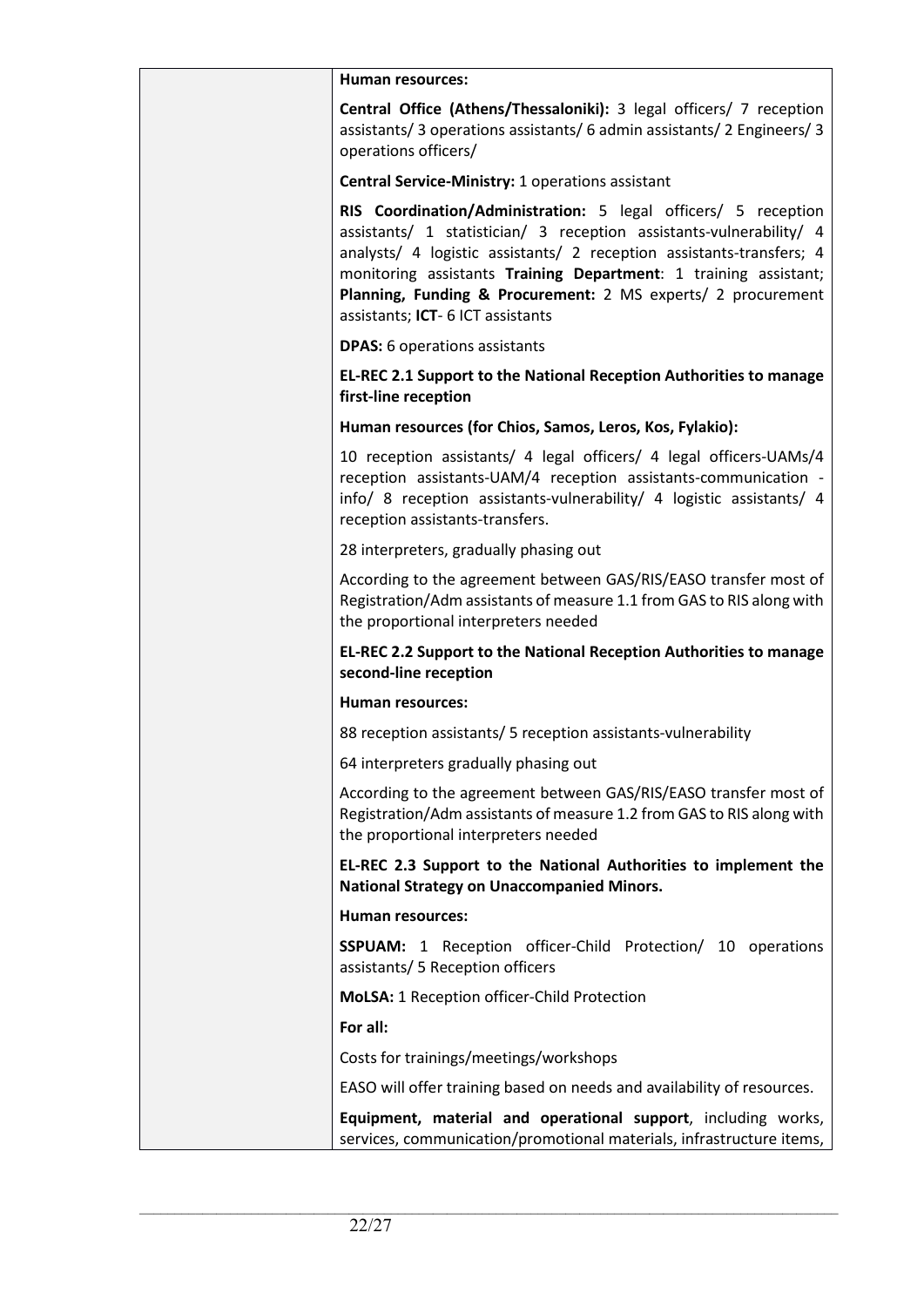### **Measure EL-REL 3: Enhanced capacity of the Greek Authorities and other involved actors to manage and implement relocation from Greece under the common agreed procedure with participating Member States**

#### **Measure Target and Indicator**

Percentage of support measures implemented according to the logical framework and the Implementation Plan, including amendments, if applicable. Target 85%

| <b>Responsible Authorities</b> | Ministry of Migration and Asylum<br>$\bullet$<br>Special Secretariat for the Protection of Unaccompanied<br>$\bullet$<br>Minors<br>Asylum Service<br>٠<br><b>European Commission</b><br>٠                                    |
|--------------------------------|------------------------------------------------------------------------------------------------------------------------------------------------------------------------------------------------------------------------------|
| <b>Preconditions</b>           | The Greek authorities appoint focal points to liaise with EASO and<br>ensure effective operational coordination, implementation and<br>monitoring.                                                                           |
|                                | Joint standard operating procedures are established and regular<br>$\bullet$<br>coordination meetings are held between concerned representatives of<br>the responsible authorities and EASO to mainstream the collaboration. |
|                                | • A bi-directional data sharing agreement is in place between EASO<br>and the Greek authorities in order to measure the impact of EASO's<br>intervention.                                                                    |
| <b>Outputs</b>                 | EL-REL 3.0 Support to the Greek Authorities to coordinate the<br>relocation activities                                                                                                                                       |
|                                | EL REL 3.1 Support to the Greek Authorities to conduct relocation<br>interviews & assessments                                                                                                                                |
|                                | <b>EL REL 3.2</b> Support to the European Commission to propose and agree<br>with Member States the persons eligible for relocation                                                                                          |
|                                | EL-REL 3.3 Support to pledging Member States in conducting required<br>selection missions                                                                                                                                    |
| Description of the<br>actions  | EL-REL 3.0 Support to the Greek Authorities to coordinate the<br>relocation activities                                                                                                                                       |
|                                | • Provide support to the National authorities to coordinate the<br>relocation activities, including the design of tools and templates and<br>the provision of technical support for tools and processes.                     |
|                                | • Deliver trainings and support caseworkers to conduct relocation<br>interviews and assessments, including BIA.                                                                                                              |
|                                | • Manage the relocation Helpdesk & perform quality reviews.                                                                                                                                                                  |
|                                | EL REL 3.1 Support to the Greek Authorities to conduct relocation<br>interviews & assessments.                                                                                                                               |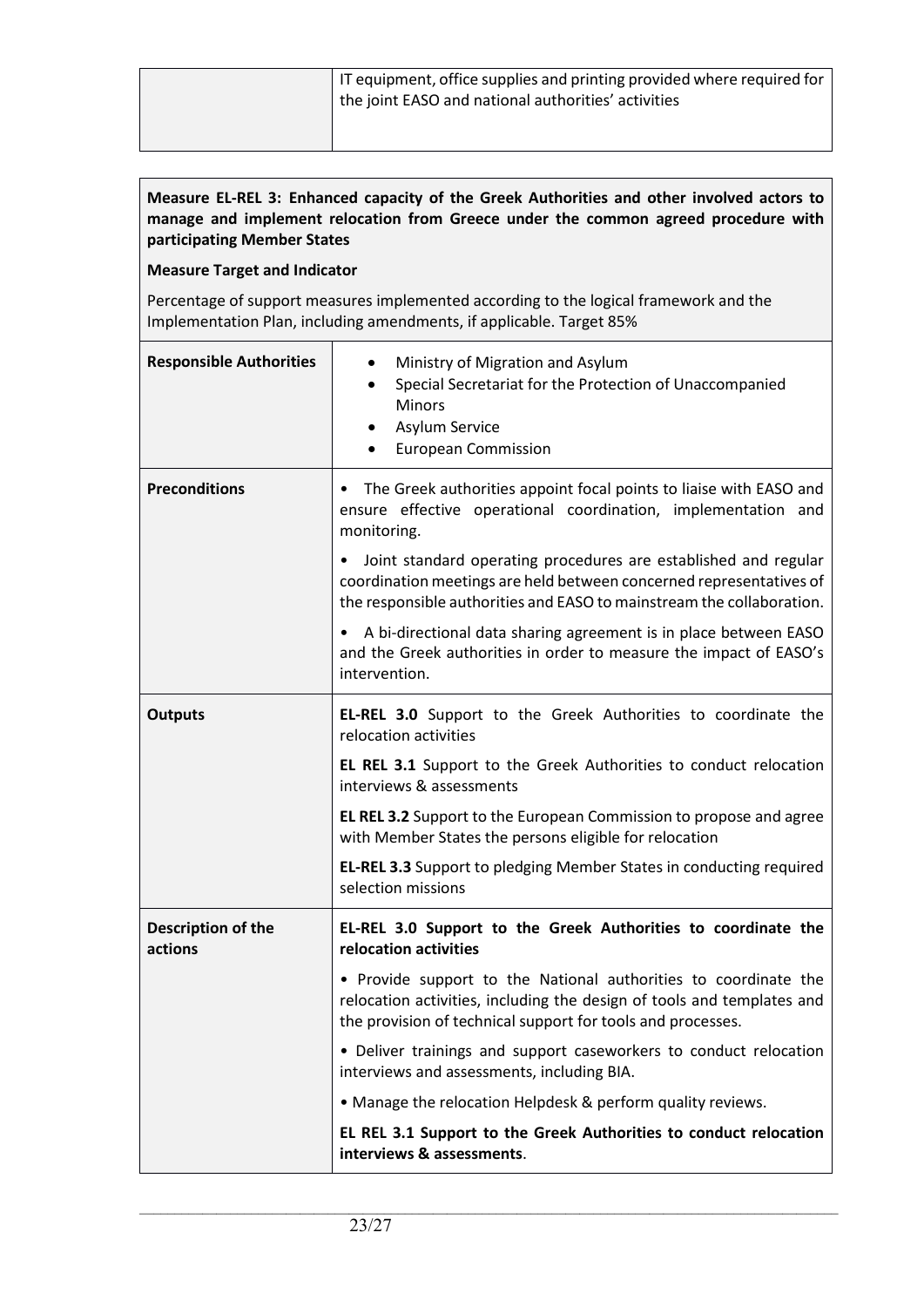|               | • Provide support to conduct relocation interviews and draft<br>assessments.                                                                                                                           |
|---------------|--------------------------------------------------------------------------------------------------------------------------------------------------------------------------------------------------------|
|               | • Provide support with interpreters for relocation interviews.                                                                                                                                         |
|               | EL REL 3.2 Support to European Commission to propose and agree<br>with Member States the persons eligible for relocation                                                                               |
|               | • Perform matching of relocation requests with Member State pledges                                                                                                                                    |
|               | • Provide support to the Greek Asylum Service for processing outgoing<br>requests/relocation requests, to notify relocation decisions and to<br>prepare administrative procedures regarding transfers. |
|               | EL-REL 3.3 Support to pledging Member States in conducting required<br>selection missions                                                                                                              |
|               | • Provide support to conduct interviews if it is requested by the<br>Member State of relocation                                                                                                        |
|               |                                                                                                                                                                                                        |
|               | • Provide support with interpretation services.                                                                                                                                                        |
| <b>Inputs</b> | Indicative number of the following inputs for all sub-measures:                                                                                                                                        |
|               | <b>Human resources:</b>                                                                                                                                                                                |
|               | <b>SSPUAM:</b>                                                                                                                                                                                         |
|               | Resources mentioned in EL-REC 2.3 will be supporting this activity.                                                                                                                                    |
|               | <b>GAS: 1 Field Support Officer</b>                                                                                                                                                                    |
|               | Approximately 30 out of the 180 caseworkers for conducting<br>interviews and quality reviews, for the duration of the implementation<br>of the relocation activities                                   |
|               | Interpreters: Appropriate resources will be deployed according to<br>needs                                                                                                                             |

#### **Measure EL-TF 4: EASO's contribution to the dedicated Taskforce for improved reception and asylum management, including the Joint Pilot Project for a Multipurpose Reception and Identification Centre on Lesvos**

#### **Measure Target and Indicator**

Percentage of support measures implemented according to the logical framework and the Implementation Plan, including amendments, if applicable. Target 85%

| <b>Responsible Authorities</b> | Ministry of Migration and Asylum (MoMA)<br>$\bullet$<br>General Secretariat for the Reception of Asylum Seekers<br>Reception & Identification Service<br>Asylum Service<br><b>European Commission</b> |
|--------------------------------|-------------------------------------------------------------------------------------------------------------------------------------------------------------------------------------------------------|
| <b>Preconditions</b>           | • The Greek authorities appoint focal points to the dedicated<br>Taskforce and ensure effective operational coordination,<br>implementation and monitoring.                                           |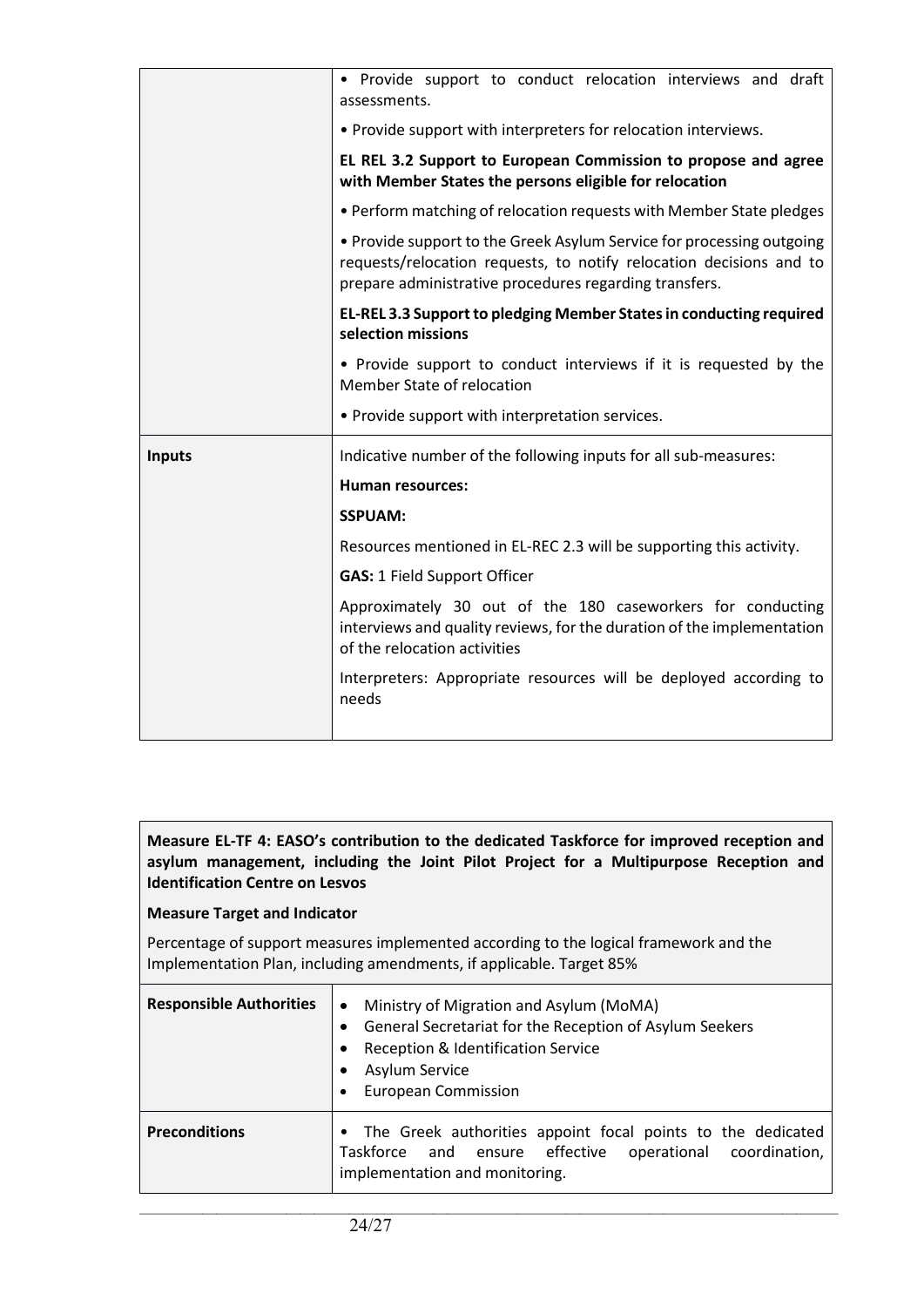|                               | Memorandum of Understanding is signed between the Greek<br>$\bullet$<br>Authorities and the Commission with clear roles and responsibilities<br>for the different stakeholders involved. |
|-------------------------------|------------------------------------------------------------------------------------------------------------------------------------------------------------------------------------------|
|                               | Joint standard operating procedures are established and regular<br>coordination meetings are held within the implementation of the<br>Taskforce mandate.                                 |
| <b>Outputs</b>                | EL-TF 4.0 Support the Taskforce to strategically plan and implement an<br>integrated reception and asylum management framework.                                                          |
|                               | EL-TF 4.1 Support to the Local Reception Authorities to manage and<br>operate the temporary Reception and Identification Centre in Lesvos<br>(Mavrovouni).                               |
|                               | EL-TF 4.2 Contribute to the establishment and management of<br>Multipurpose Reception and Identification Centres including the<br>implementation of the Pilot Project in Lesvos.         |
| Description of the<br>actions | EL-TF 4.0 Support the Taskforce to strategically plan and implement<br>an integrated reception and asylum management framework.                                                          |
|                               | • Participate in the regular meetings at the appropriate level both in<br>Athens (monthly Steering Committee) as well as on the ground in<br>Lesvos (weekly coordination).               |
|                               | • Provide support for the drafting of Standard Operating Procedures<br>and workflows for an efficient, comprehensive and integrated<br>reception/asylum management system.               |
|                               | • Provide support for the development of national strategies for the<br>reception of asylum-seekers on unaccompanied minors and children<br>in migration.                                |
|                               | • Provide support for the development of a National Strategy for the<br>Management of Reception and Identification Centres                                                               |
|                               | EL-TF 4.1 Support to the Local Reception Authorities to manage and<br>operate the temporary Reception and Identification Centre in Lesvos<br>(Mavrovouni).                               |
|                               | • Provide support on first-line reception management in Mavrovouni<br>temporary camp including information provision, child protection and<br>vulnerability assessment.                  |
|                               | . Provide support in registering applicants for international protection,<br>as well as information provision and administrative procedures (Self-<br>Registration-Face2Face)            |
|                               | • Provide support to improve the timely identification of Dublin cases<br>& the quality of the files submitted to the Dublin Unit                                                        |
|                               | • Provide support with the setting of a dedicated administrative area<br>for an integrated workflow for fast and effective processing of new<br>arrivals.                                |